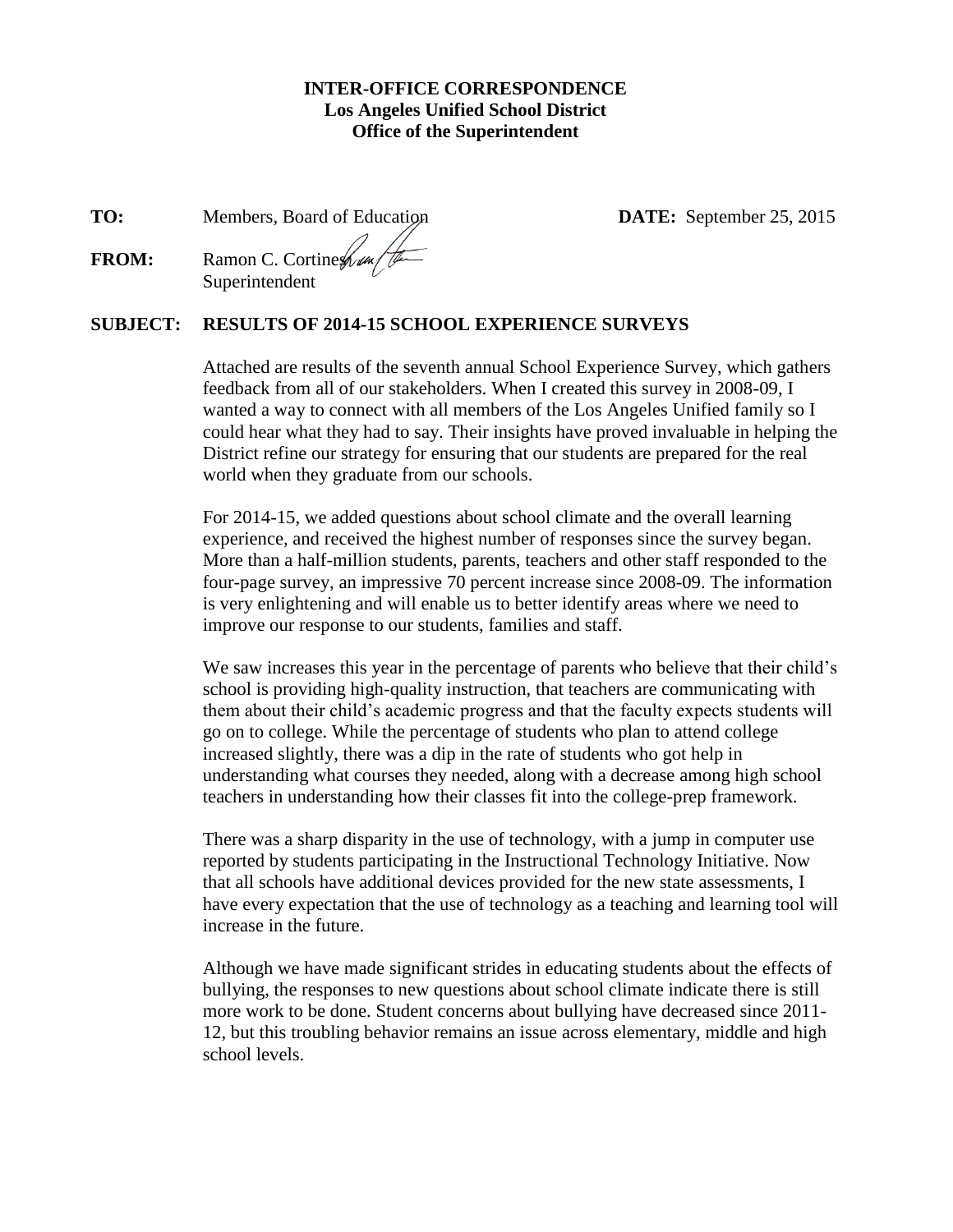However, 90 percent of staff and 84 percent of parents say they believe their school is safe. These results reflect our belief that our schools are safe, but also illustrate the need to get this message to our students and our entire LAUSD family.

These are just a few of the highlights in the school-level results that will be posted after September 28 at [achieve.lausd.net/schoolexperiencesurvey.](#page-0-0) Summary reports for Los Angeles Unified and our Local Districts will also be available. Selected items related to school climate and parent engagement will be included in the School Report Cards, which will be distributed (in nine languages) in December 2015.

For additional questions about the School Experience Survey or School Report Card, please contact Julie Kane at 213-241-5600 or Cynthia Lim at 213-241-2460.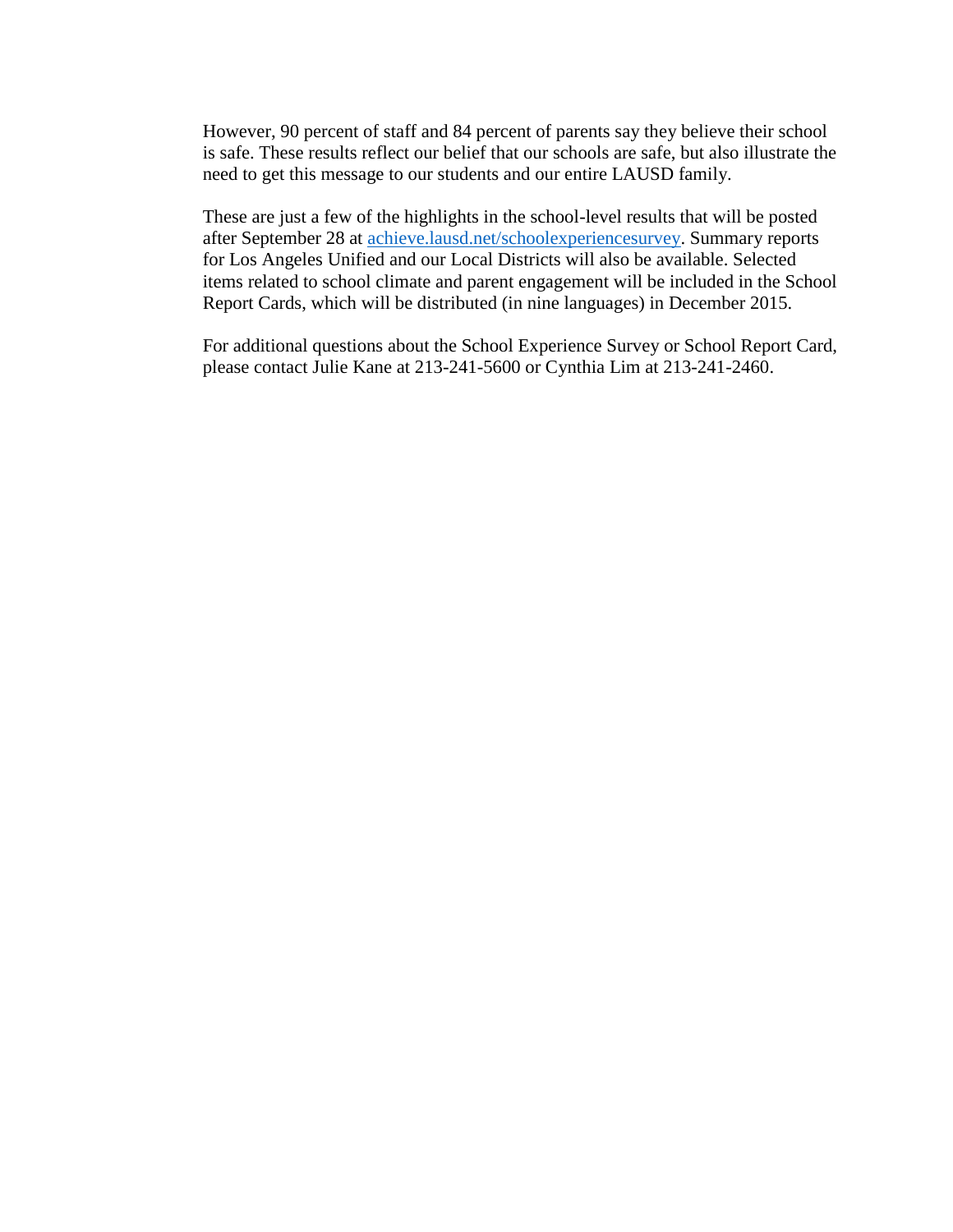Los Angeles Unified School District INTER-OFFICE CORRESPONDENCE Office of Data and Accountability

UNIFIED SCA

**AD OF EDUCA** 

INFORMATIVE September 25, 2015

| TO:   | Members, Board of Education                                          |
|-------|----------------------------------------------------------------------|
|       | Ramon C. Cortines, Superintendent                                    |
| FROM: | Cynthia Lim, Executive Director<br>Office of Data and Accountability |

SUBJECT: RESULTS OF THE 2014-15 SCHOOL EXPERIENCE SURVEY

This informative presents the results of the seventh annual LAUSD School Experience Survey (SES), which was administered spring 2015 to students, parents, and school staff. The survey was developed with input from parents, teachers, labor partners, and other stakeholders. The survey asked respondents about the opportunities they have to learn and be leaders at their schools, how welcoming and collaborative they view their school environment, the safety of the campus, and the level of parent engagement. Parents, school staff, and grade 3-12 students at elementary, middle, and high schools, as well as at primary centers, special education centers, and continuation schools completed surveys about their experiences at their schools either on paper or online. Charter schools were also given the opportunity to participate.

\_\_\_\_\_\_\_\_\_\_\_\_\_\_\_\_\_\_\_\_\_\_\_\_\_\_\_\_\_\_\_\_\_\_\_\_\_\_\_\_\_\_\_\_\_\_\_\_\_\_\_\_\_\_\_\_\_\_\_\_\_\_\_\_\_\_\_\_\_\_\_\_\_\_\_\_\_

This report is organized around the following themes: 1) College Preparedness, 2) High Quality Instruction, 3) School Climate, 4) Parent and Staff Engagement, 5) Social Emotional Growth, and 6) School Safety.

## **Highlights**

- The 2014-15 survey had the highest response rates of parents  $(40\%)$ , teachers  $(77\%)$ , and school staff (64%) participating in the history of the survey.
- More parents and staff agreed that adults expect students to attend college, however among students, awareness of the A-G requirements and belief that "someone at this school has helped me learn about getting into college" decreased.
- The percentage of  $12^{th}$  grade students expecting to complete a four-year college degree or beyond increased from 63% to 75% in one year.
- More parents agreed that their children's schools provided high quality instruction, compared to last year. The percentage increased from 79% to 88 at elementary, 81% to 86% at middle and 77 to 84% at high schools.
- More than 80% of students across elementary, middle, and high schools agreed that they are happy to be at their school.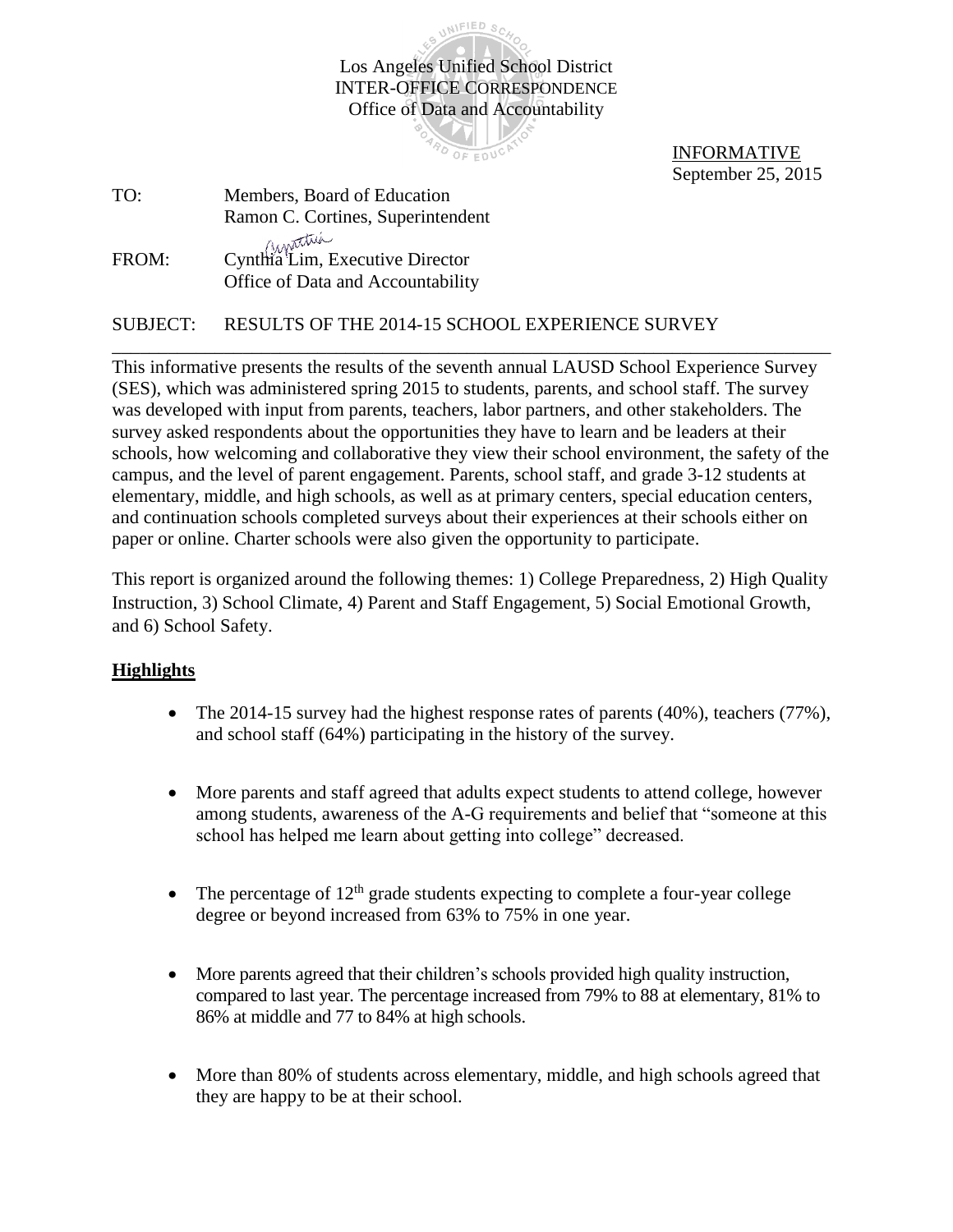- Though the majority of students agreed to being treated fairly by teachers (83%), and with respect by all adults at school (84%), African-American students had lower rates of agreement with both items than their peers across all grade levels.
- Student responses regarding social and emotional learning showed large differences among subgroups and ethnicities, with the most substantial differences occurring at the elementary level.
- The majority of parents (84%) agreed that their children are safe on school grounds, yet the percentage of students feeling safe declined from 78% to 70%.

# **Response Rates**

Exhibit 1 shows that participation rates on the survey among students, parents and school staff increased from spring 2009 to spring 2015, with some fluctuation in rates across years. The percentage of all staff participating more than doubled from 2013-14 to 2014-15, with substantial gains made with teacher participation. Parental participation increased by nine percentage points from the 2013-14 school year, the largest growth in participation seen in one year among parents.





The absolute numbers of students, staff and parents who responded to the survey in 2014-15 also increased substantially from 2013-14, due primarily to increases in school staff participation and parental participation in the survey. In 2014-15, the largest numbers of teachers, other school staff, and parents responded in the history of the School Experience Survey (Exhibit 2).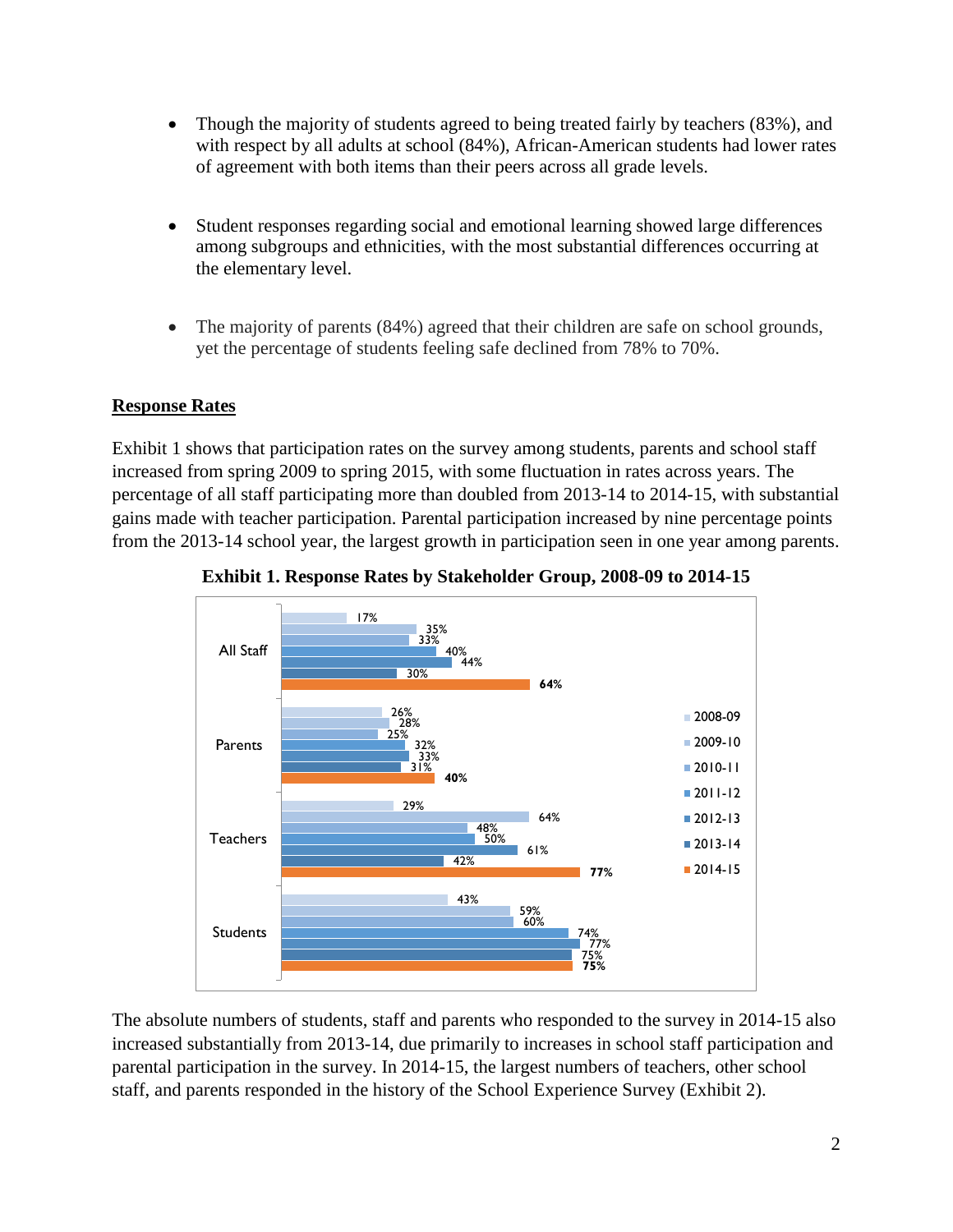|                 | 2008-09 | $2009 - 10$ | $2010 - 11$ | $2011 - 12$ | $2012 - 13$ | $2013 - 14$ | $2014 - 15$ |
|-----------------|---------|-------------|-------------|-------------|-------------|-------------|-------------|
| <b>Students</b> | 230,982 | 278.634     | 281,147     | 339.321     | 326.685     | 303,907     | 323,570     |
| Teachers        | 7.754   | 19.200      | 15,035      | 13.948      | 15.007      | 12.964      | 19.772      |
| All Other Staff | 4.382   | 5.838       | 5.280       | 6.960       | 7.983       | 5,686       | 13.978      |
| Parents         | 75.949  | 109.820     | 136,861     | 175.966     | 157,344     | 139.689     | 186.225     |
| Total           | 319,067 | 413,492     | 438,323     | 536,195     | 506, 019    | 462,246     | 543,545     |

**Exhibit 2. Number of Survey Participants, 2008-09 to 2014-15**

## **College Preparedness**

 $\overline{a}$ 

To address the goal of college and career preparedness, all respondents were asked if they agreed with the statement "Adults at this school expect students to attend college." Rates of agreement increased amongst all adult groups (parents, teachers, principals and staff), but slightly decreased for middle school and high school students (Exhibit 3).





<sup>&</sup>lt;sup>1</sup> In this report, the phrase "agreed with" refers to the percentage of elementary students who selected "agree a little" or "agree a lot" and secondary students who selected "agree" or "strongly agree".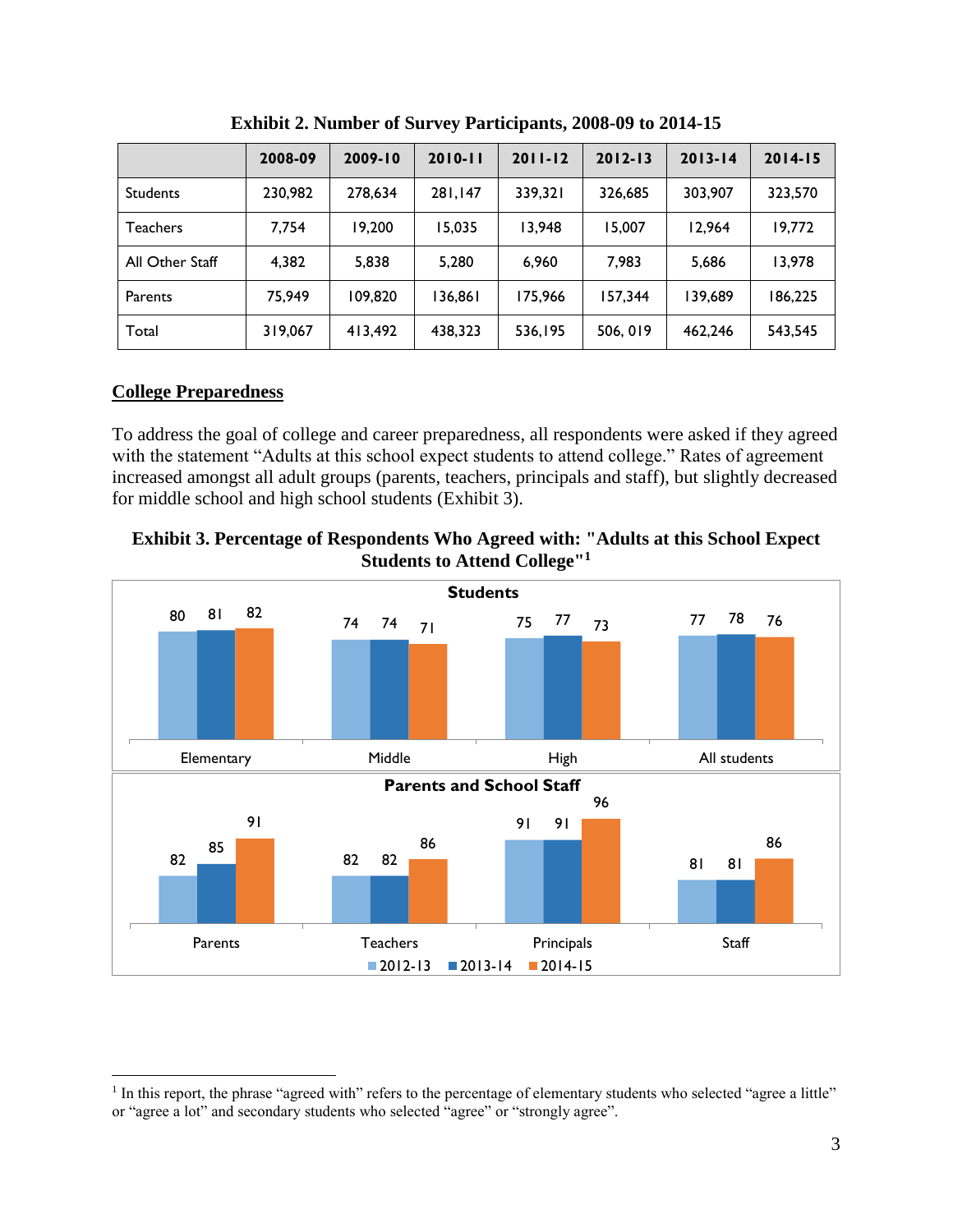In addition, though 76% of students believe that adults have college expectations for them, the percentage of students who expect to complete a four-year degree or beyond was lower, ranging from 59% in elementary to 70% in high school (Exhibit 4). However, college expectations among  $12<sup>th</sup>$  grade students increased compared to the prior year from 63% to 75%.





Analyzing the data by demographic subgroups revealed some differences among students. In this report, we highlight meaningful differences in results for subgroups of students who are: socioeconomically disadvantaged (SED), English learners (EL), foster youth (Foster), and students with disabilities (SWD). In each analysis of subgroups, we compare the subgroup against its grade-level peer group, or all other students in the grade span. For example, we compare the survey results of English learners to non-English learners.<sup>2</sup> We highlight survey results by subgroup when the difference between the subgroup and its peer group is educationally meaningful.<sup>3</sup> We also compare results across ethnic groups. We highlight results by ethnicity when the difference between the groups with the lowest and highest results are educationally meaningful.

There were some differences in the college expectations among subgroups and ethnicities at the high school level (Exhibit 5). English learners and students with disabilities reported much lower expectations for going to college than their grade-level peers. Only 46% of English learners and 46% of students with disabilities responded that they plan to complete a four-year college degree or beyond, while 70% of students overall did. By ethnicity, Latino students had much lower (68%) expectations for a four-year degree or beyond than did Asian students (83%).

 $\overline{a}$ 

<sup>2</sup> Displays of subgroups do not show the comparison group in all cases. The "All" category gives an approximation of the comparison group when multiple subgroups are displayed.

<sup>&</sup>lt;sup>3</sup> Results by subgroup are highlighted in this report when there is a difference of .25 or greater in effect size comparing the responses from a particular subgroup against their peers, or in the case of ethnicities when comparing groups with the highest and lowest levels of agreement. This effect size is used to determine which differences among subgroups are robust enough to be educationally meaningful.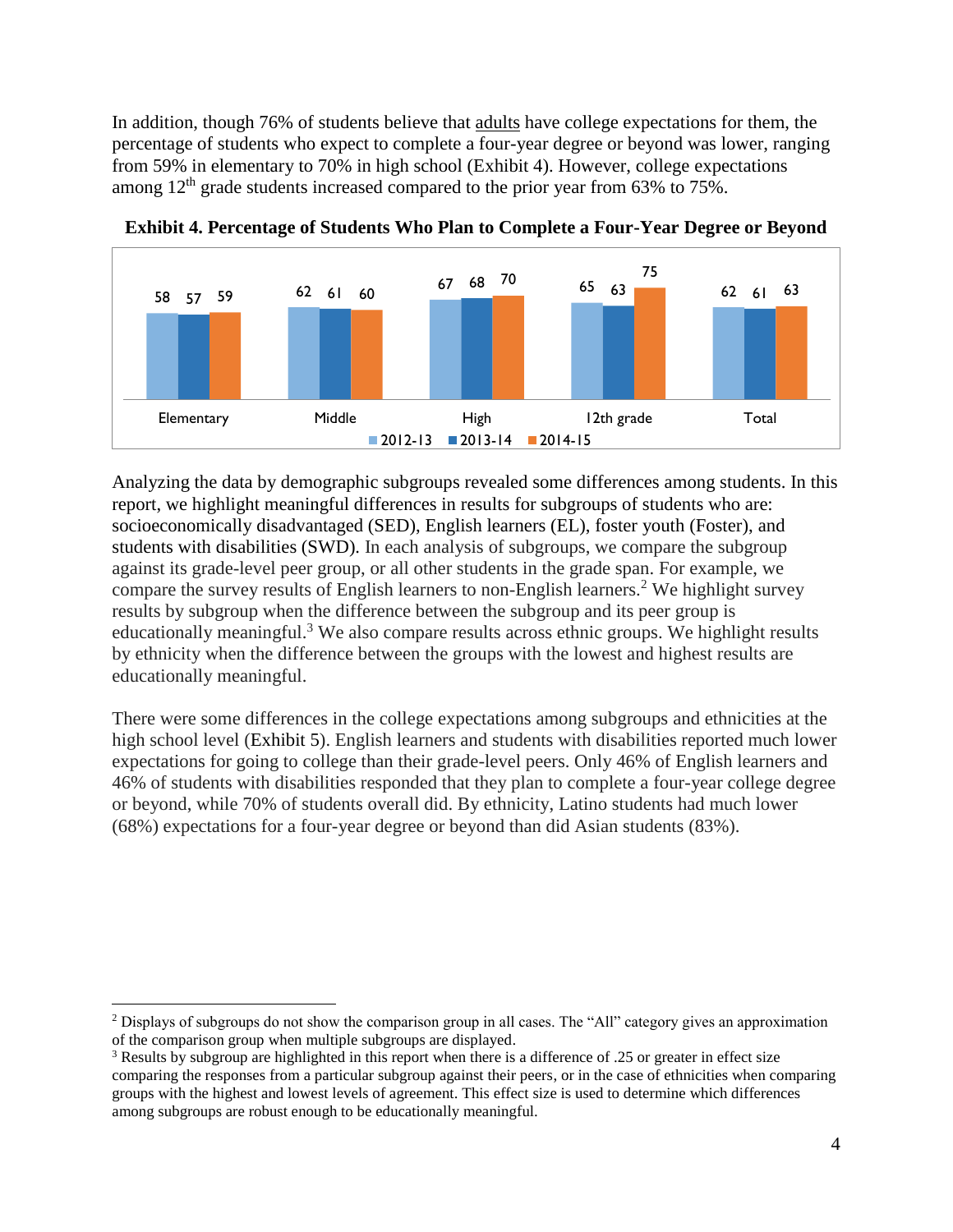### **Exhibit 5. Percentage of High School Students Who Plan to Complete a Four-Year Degree or Beyond by Subgroup and Ethnicity (2014-15)**



*Note: Highlighted cells indicate that students agreed at much lower rates than their grade-level peers based on an educationally meaningful effect sizes.*

#### School Support for Students

Middle and high school students seemed somewhat less aware of A-G course requirements this year than last, with both grade levels showing a decrease of 5% from 2013-14 to 2014-15 (Exhibit 6). In addition, a slightly lower percentage of middle and high school students agreed that "someone at this school has helped me learn about getting into college" this year than last.

<span id="page-6-0"></span>**Exhibit 6. Percentage of Students Who Agreed that They Receive A-G Supports at School**



When broken out by subgroup, English learners and students with disabilities were far less aware of the A-G courses needed to get into college, as well as their progress toward meeting A-G requirements, than their peers (Exhibit 7). Slightly more than half agreed with either statement.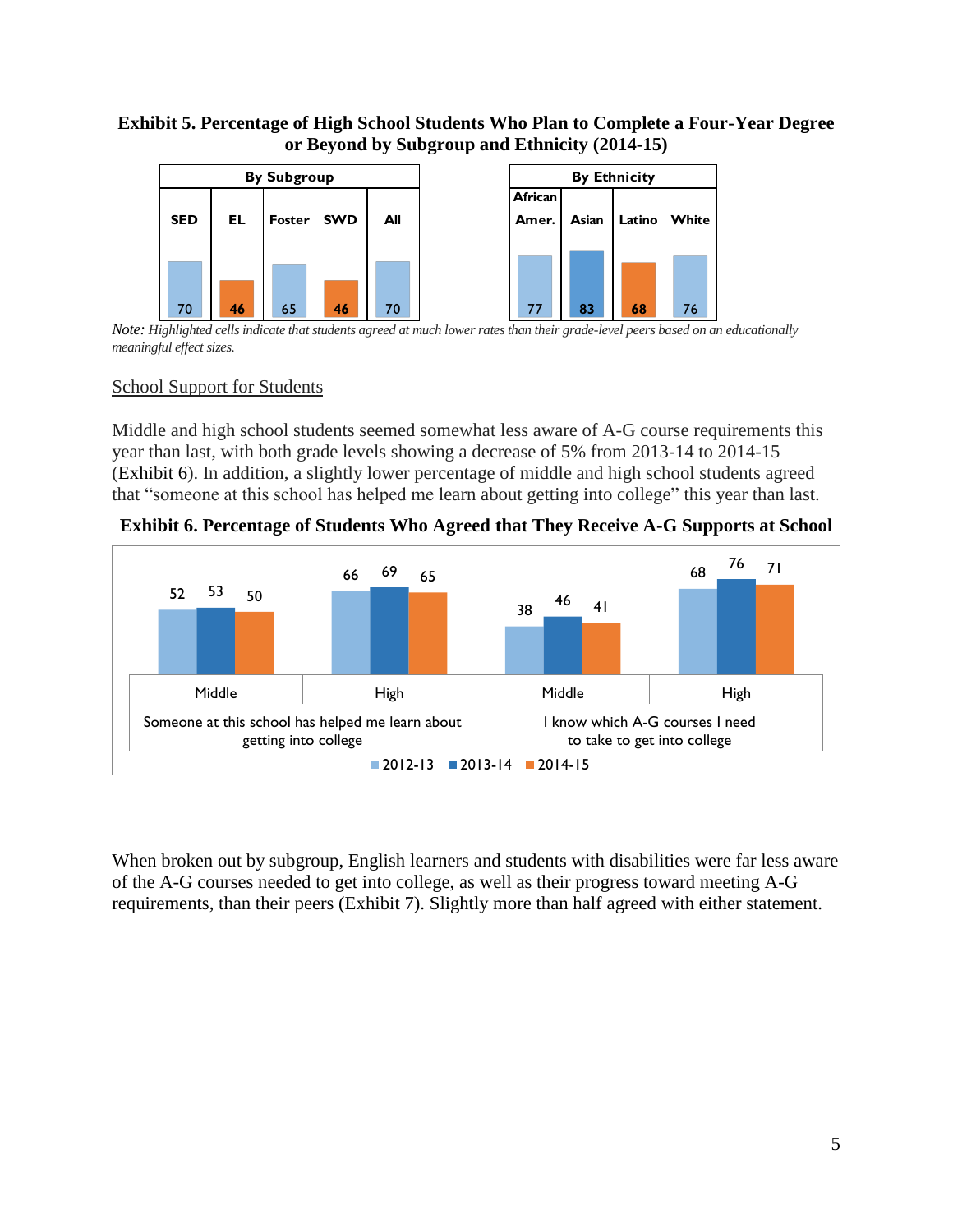| <b>By Subgroup</b>                             | <b>SED</b> | EL | Foster | <b>SWD</b> | All |
|------------------------------------------------|------------|----|--------|------------|-----|
|                                                |            |    |        |            |     |
| I know which A-G courses I need to take to get |            |    |        |            |     |
| into college.                                  | 71         | 56 |        | 56         |     |
| I know my current progress toward meeting      |            |    |        |            |     |
| A-G requirements.                              | 68         | 54 |        | 54         | 68  |

**Exhibit 7. Awareness of A-G Requirements by High School Student Subgroup (2014-15)**

*on an educationally meaningful effect sizes.*

## Teacher Understanding of A-G requirements

Middle school teachers showed increases in their own understanding of how their courses fit within the A-G sequence and their comfort in communicating A-G requirements to students and parents [\(Exhibit 8\)](#page-7-0). High school teacher responses showed a decrease in both, which is consistent with what high school students reported in [Exhibit 6.](#page-6-0)

<span id="page-7-0"></span>



Regarding A-G course requirements, teachers and administrators were asked the following question:

"The Office of Curriculum, Instruction and School Support is revising the comprehensive Pre-K to 12 A-G Plan to ensure that all students are successful in meeting A-G requirements for graduation. Considering your students' strengths and struggles, what suggestions can you provide for ensuring student success at their level of schooling?"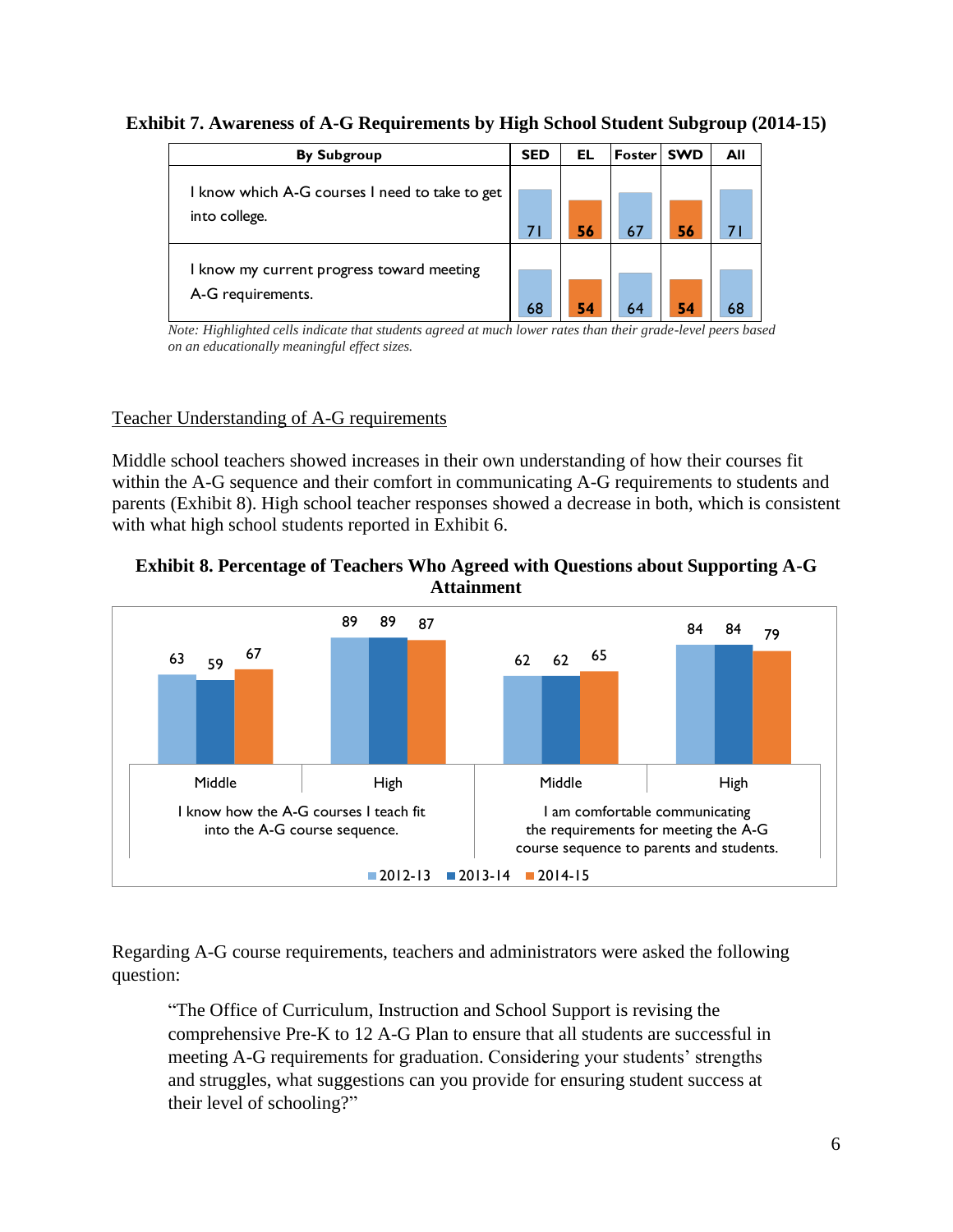Among the 7,054 responses, the most frequently mentioned recommendations concerned:

- 1) Communication of A-G requirements and creating materials to better communicate A-G (14%),
- 2) Curricular improvements (11%),
- 3) Effective pedagogy (10%), and
- 4) Ensuring students had the correct prerequisite skills and were not socially promoted to the next grade or schooling level (9%).

Improving communication and communication resources about A-G graduation requirements was mentioned by 812 individuals (11%), and 209 (3%) stated that student and/or parent friendly materials used to communicate A-G requirements should be created. A-G communication should occur early on and be more consistent, frequent or constant than it currently is. Among the most common resources suggested were charts, posters, outlines, visual aids, graphic organizers or infographics. It bears mentioning that 115 teachers (2%) described their lack of knowledge about A-G requirements in their comments, and an additional 1,050 teachers (15%) indicated that the question did not apply to them.

Seven hundred and eighty seven (11%) respondents felt the most important issues around A-G completion were curricular. They agreed that students needed more support and more opportunities to engage in reading and writing, that they should be required to write academic papers across the curriculum, and that they needed adequate reading material at their level. Texts should be provided with progressive levels of complexity and it was believed that once students learn to analyze literature, reading, writing, speaking, and critical thinking become easier. Also frequently mentioned was the need to provide developmentally appropriate, California Content Standards-aligned, and up-to-date materials, as well as the guidelines for using those materials. Respondents felt that the district should provide schools with readers by level, as well as high-quality writing samples that are appropriate for the grade and specific Lexile levels. Teachers also need more nonfiction high-interest books at all reading levels.

Suggestions about science and math demonstrated educators' concerns about students who lack pre-requisite skills in mathematics, which then hurts them in science. Other comments related to scheduling and courses tailored to student skill level, such as requiring basic math and pre-Algebra, and bringing back the honors classes for all levels in math, especially geometry and Algebra 2. One hundred and thirty (130) respondents called for putting art, music, or other enrichment back into the curriculum because they believed those courses (as well as courses in vocational arts) motivated some learners and kept them in school. They asked for more art, music, drama, and field trips, as well as enrichment in technology and foreign language.

Six hundred and sixty four (10%) teachers and administrators commented that students lacked basic skills in both reading (184 comments) and math (137 comments), although math was less frequently mentioned by elementary educators than by secondary educators. Ending social promotion (134 comments) was a frequently mentioned theme. High school staff were particularly vocal about ending social promotion and changing the promotion requirements in middle school.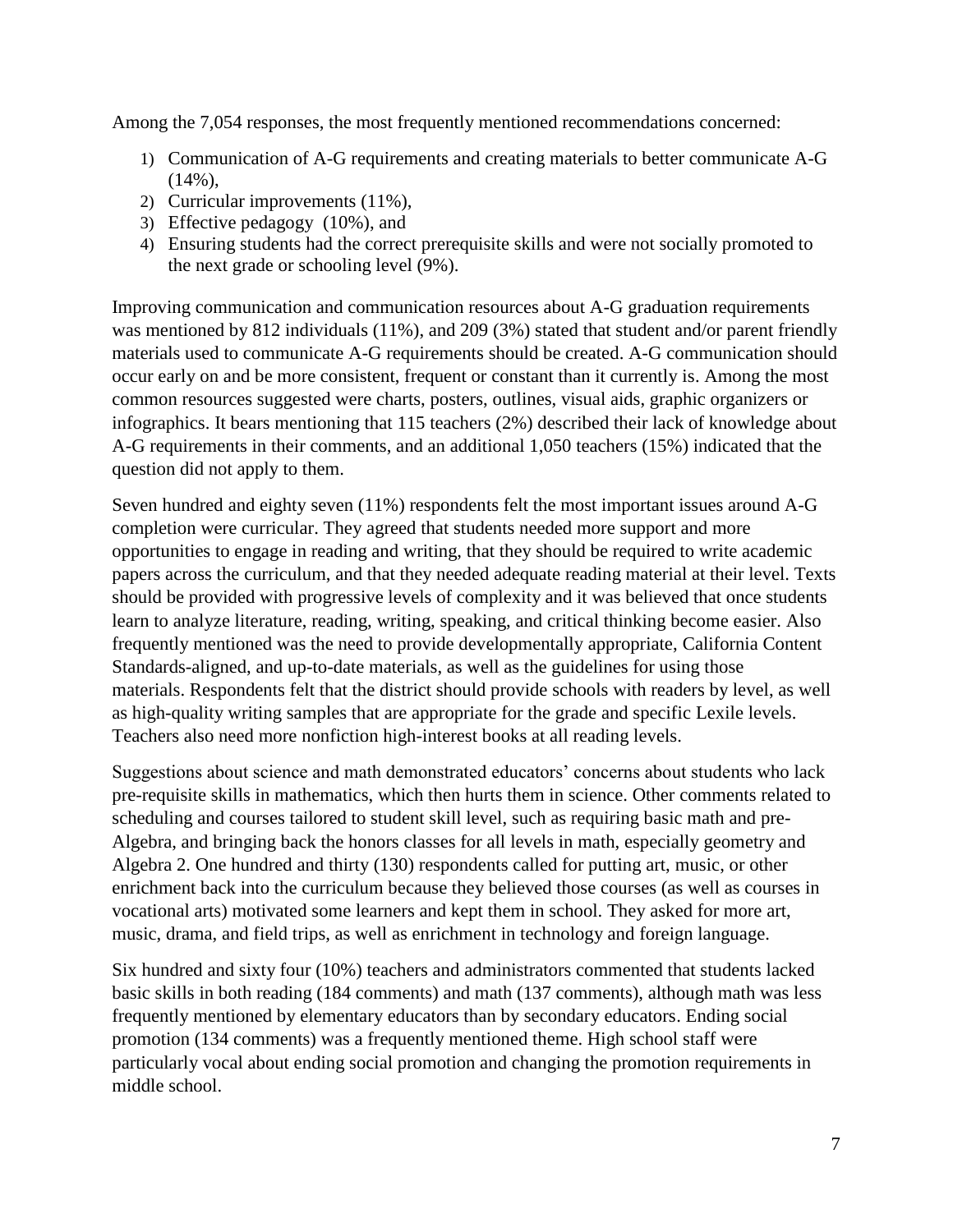## Parent Perceptions of A-G

Parent responses regarding A-G support remained steady over the past three years and showed a slight increase in agreement with "School staff helps me understand which A-G courses my child needs to attend college." Fewer than half of parents (48%) reported meeting with school staff to discuss their child's Individual Graduation Plan (IGP), the same rate as the year prior [\(Exhibit 9\)](#page-9-0).

### <span id="page-9-0"></span>**Exhibit 9. Percentage of High School Parents Who Agreed with Questions about Receiving College Planning Support**



## **High Quality Instruction**

The new California Content Standards provide a clear set of learning goals that show what students should know and be able to do by the end of each grade across the curriculum. The standards promote an emphasis on communication, collaboration, creativity, and critical thinking. Students are required to read nonfiction and challenging texts, to use evidence gathered from texts to talk and write about their understanding and construct arguments, and to use math in real-world situations. For the past two years, the survey has asked students and teachers questions about their experiences with these new standards in English Language Arts and Mathematics, as well as other instructional shifts in Science and Social Studies.

## Implementation of the California Content Standards

As shown in [Exhibit 10,](#page-10-0) the majority of students across grade levels agreed that they "do a lot of writing" in English Language Arts, with a decrease from 92% to 87% for elementary students in 2014-15. Levels of agreement in middle (79%) and high schools (76%) were relatively unchanged from the prior year.

In Mathematics, the majority of elementary students (87%) agreed that "we write sentences to explain how we solve math problems" in 2014-15. This percentage was substantially lower for middle (69%) and high school students (49%).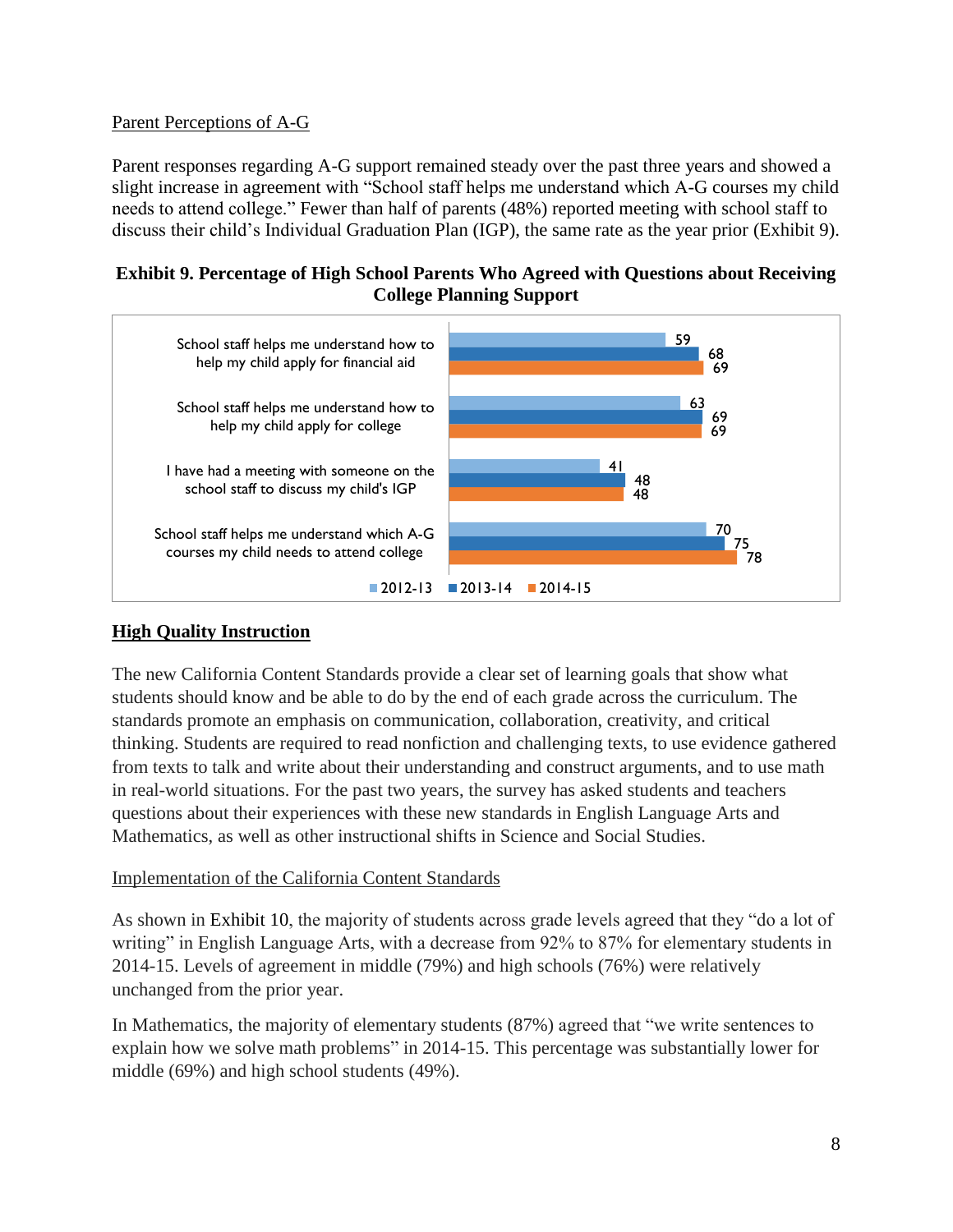In Science, the percentage of students in agreement with "we make hypotheses and test them" dropped across all grade levels in 2014-15. Rates of agreement ranged from a high of 61% of elementary students to 54% of high school students in agreement.

In Social Studies, 80% of elementary students agreed that their teachers ask them "to think critically about why certain events took place," a decrease of 5% from the year prior. Levels of agreement at the middle (70%) and high school (65%) levels remained relatively unchanged.

<span id="page-10-0"></span>

| <b>Exhibit 10. Student Responses about Implementation of California Content Standards</b>                 |             |           |    |  |  |  |  |
|-----------------------------------------------------------------------------------------------------------|-------------|-----------|----|--|--|--|--|
| Percentage of Students Who Agreed with:                                                                   | 2013-2014   | 2014-2015 |    |  |  |  |  |
|                                                                                                           | Elementary  | 92        | 87 |  |  |  |  |
| In English Language Arts, we do a lot of writing.                                                         | Middle      | 79        | 79 |  |  |  |  |
|                                                                                                           | High School | 75        | 76 |  |  |  |  |
| In <b>Mathematics</b> , we write sentences to explain how<br>we solve math problems.                      | Elementary  | 89        | 87 |  |  |  |  |
|                                                                                                           | Middle      | 66        | 69 |  |  |  |  |
|                                                                                                           | High School | 52        | 49 |  |  |  |  |
|                                                                                                           | Elementary  | 70        | 61 |  |  |  |  |
| In Science, we make hypotheses and test them.                                                             | Middle      | 64        | 58 |  |  |  |  |
|                                                                                                           | High School | 59        | 54 |  |  |  |  |
|                                                                                                           | Elementary  | 85        | 80 |  |  |  |  |
| In <b>Social Studies</b> , my teacher asks us to think<br>critically about why certain events took place. | Middle      | 70        | 70 |  |  |  |  |
|                                                                                                           | High School | 64        | 65 |  |  |  |  |

Some subgroups of students responded differently from their peers about their learning experiences [\(Exhibit 11\)](#page-10-1). In elementary grades, students with disabilities agreed less often than their peers that they discuss solutions to math problems or write sentences to explain math problems. In high schools, English learners were more likely than their peers to agree that their math teachers show how math is used in everyday life, but less likely to agree that they do a lot of writing. Latino high schoolers were more likely than White students to agree that they write sentences to explain how they solve math problems.

# <span id="page-10-1"></span>**Exhibit 11. Student Responses about Implementation of California Content Standards by Subgroup and Ethnicity (2014-15)**

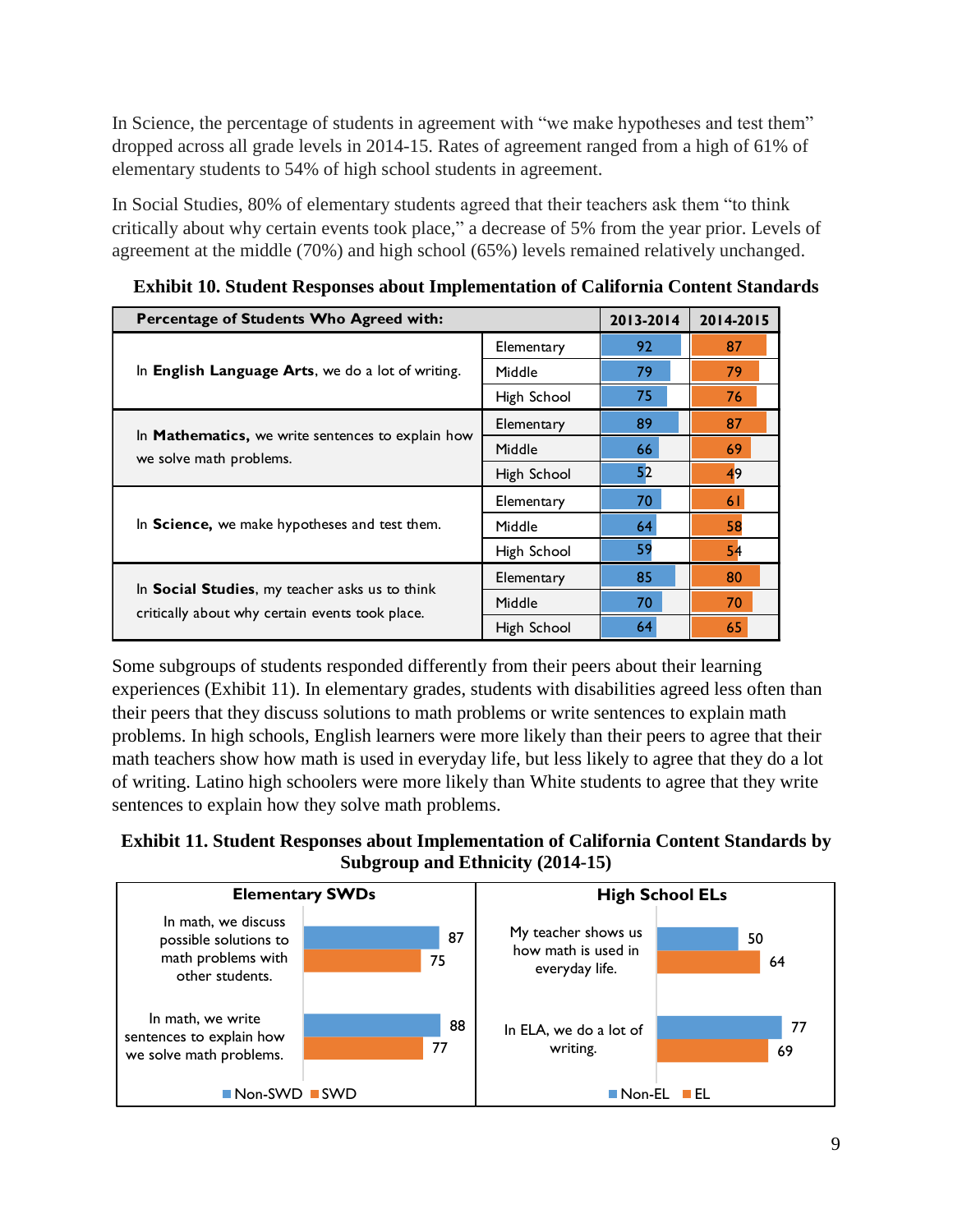|                                                                      | <b>African</b> |       |        |       |
|----------------------------------------------------------------------|----------------|-------|--------|-------|
| <b>High School Students By Ethnicity</b>                             | Amer.          | Asian | Latino | White |
| In math we write sentences to explain how<br>we solve math problems. |                |       |        |       |
|                                                                      | 47             | 47    | 50     |       |

*based on an educationally meaningful effect sizes.*

There were similar trends across teachers at the elementary, middle, and high school levels in terms of agreement with implementing instructional shifts and seeing evidence of students responding to those shifts. In Exhibit 12, 80% of teachers at the elementary grade levels agreed that teachers at their school have changed their instructional practice as a result of the new standards. This rate of agreement dropped to 72% at middle schools and 66% at high schools.

## **Exhibit 12. Percentage of Teachers Who Agreed with: "Teachers at My School Have Changed Their Instructional Practice as a Result of the California Standards" (2014-15)**



The survey also asked all teachers to comment on their greatest strength in their knowledge or implementation of the California Content Standards. Almost 7,200 elementary teachers answered this question. The most commonly cited strengths included:

- 1) Their own level of understanding of the standards (290),
- 2) The professional development offered at their school (166),
- 3) Their willingness (153),
- 4) Lesson planning (129), and
- 5) Teacher collaboration (119).

One teacher wrote, "We have received support and training to understand the [California] standards in order to implement them effectively. I enjoy teaching these new standards." Among the 2,129 and 2,691 middle and high school teachers who answered this question, lesson planning was the most commonly reported strength by 198 middle and 215 high school teachers. In some cases, teachers cited their ability to plan lessons that promote student critical thinking – another frequently reported theme by 137 middle school teachers and 174 high school teachers.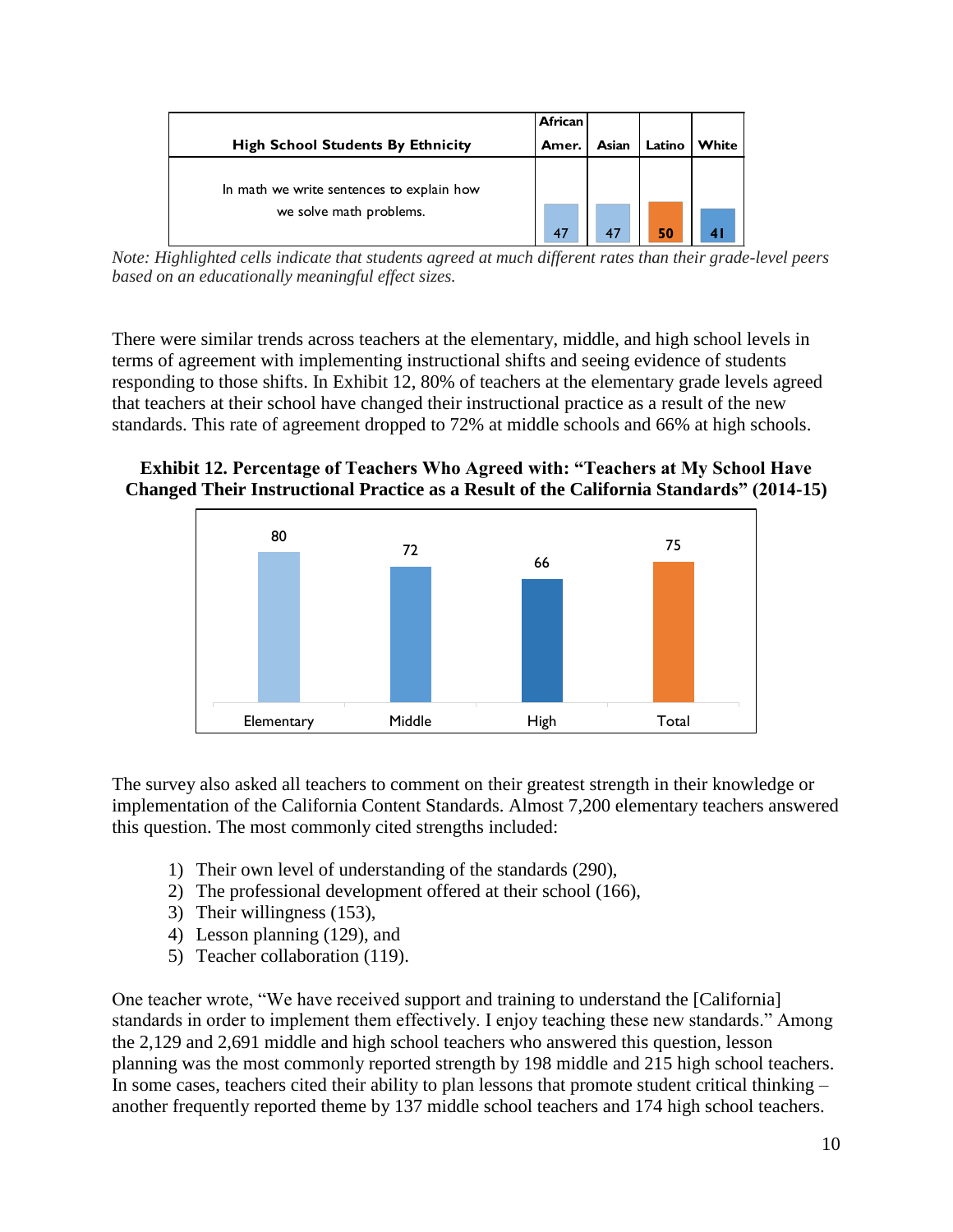One teacher described this process in detail: "My greatest strength is challenging my students to build their sense of wonderment and curiosity around the different texts that we read. My students learn to close read for evidence and then make connections to other texts, and to realworld experiences. They work together to gain multiple perspectives and use them to develop critical thinking skills." "Citing evidence" and "questioning students" were also themes mentioned by 127 and 106 middle school teachers, and 164 and 137 high school teachers.

Teachers were also asked to report their greatest struggle regarding their knowledge or implementation of the California Content Standards. More than 7,200 elementary, 2,150 middle school, and 2,700 high school teachers responded. The following themes were evident across grade levels:

- 1) Lacking aligned curriculum materials;
- 2) A lack of time for lesson planning; and
- 3) Accessing instructional supports.

Alignment was viewed as particularly problematic among 657 elementary teachers. Additionally, 245 elementary, 176 middle, and 234 high school teachers complained about the lack of time to plan in order to align lessons to the standards. Another common theme reported by 494 elementary, 201 middle and 244 high school teachers was accessing instructional supports that were standards-aligned, such as materials, assessments, classroom assignments, and lesson and curriculum plans. "Many of the textbooks are not aligned with the [California Content Standards], therefore it makes it difficult to implement the standards. I find myself spending a lot of extra time planning and pulling from outside sources to supplement the curriculum," one teacher wrote.

Principals were also asked to describe their school's greatest strengths and struggles with the California Content Standards. We heard from 498 principals regarding school strengths and 503 about their schools' struggles. In general, principals reported that their school's greatest strengths were professional development and teacher collaboration. In some comments, these themes were intertwined. As one principal wrote, "Our school has established various professional learning communities [PLCs] that meet three times a month to specifically focus on planning, delivery of instruction and analyzing results of student work to improve their practice."

The most common struggle reported was not having enough time for implementation. Some principals described this challenge at their schools in terms of teachers having enough time to plan, implement the standards, participate in professional development, collaborate, and develop assessments. One principal wrote, "Finding PD Time to complete ALL our goals set at the beginning of the year despite having PD every week. Mandated District PD's have been a challenge as it takes from the regular PD schedule and goals."

[Exhibit 13](#page-13-0) compares responses to similar questions that asked students about their learning experiences and teachers about their instructional practice. In terms of the alignment between teacher and student perceptions, teachers were more positive than students at middle and high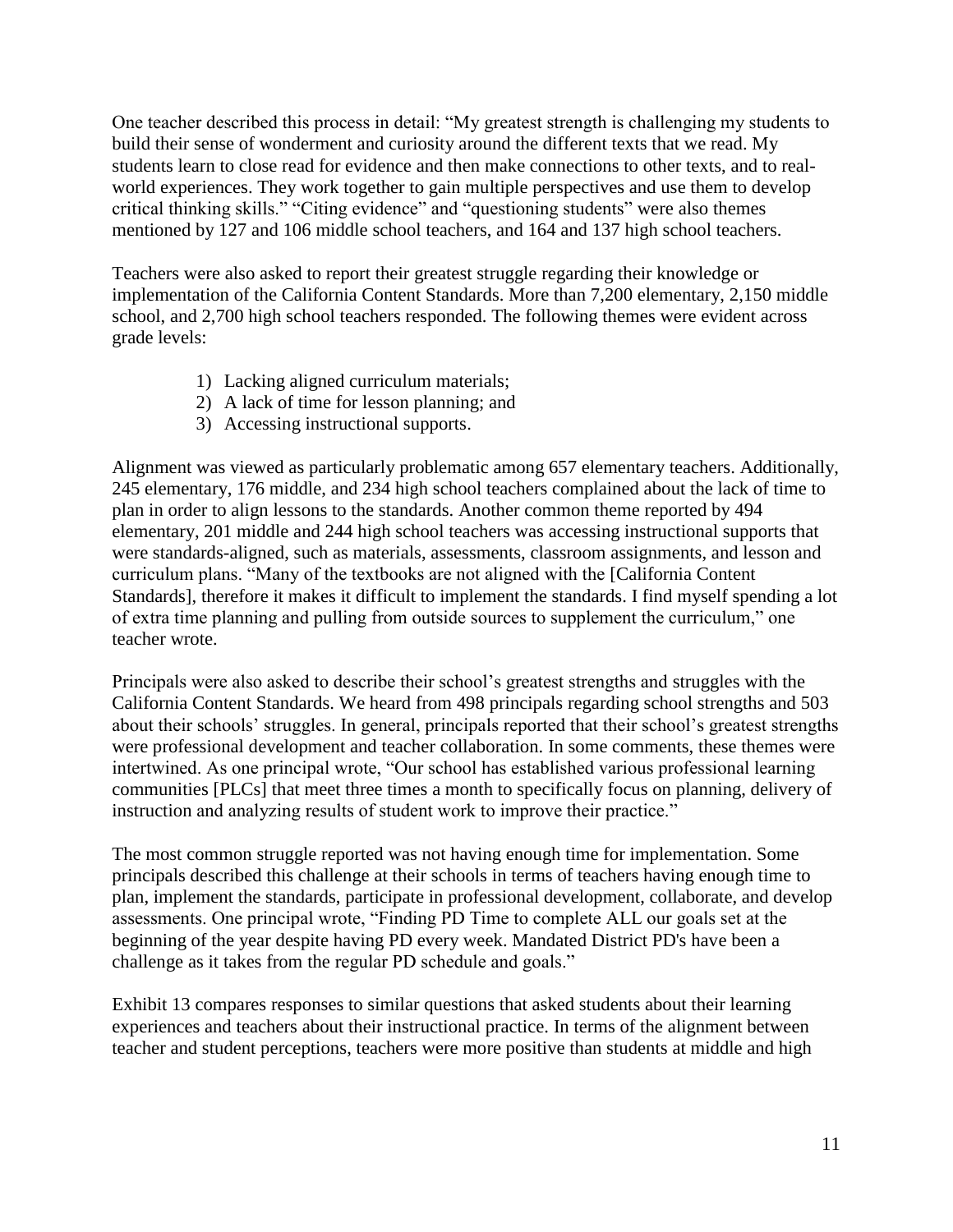schools across the four subject areas. Elementary teachers reported similar or slightly lower levels of agreement in most subjects compared to their students across the four subject areas.<sup>4</sup>



<span id="page-13-0"></span>

## Classroom Supports for Learning

 $\overline{a}$ 

Students and parents were asked about the level of classroom supports received from teachers. [Exhibit 14](#page-13-1) shows that more than 80% of students agreed that their teachers "go out of their way to help students" across elementary, middle, and high schools.

<span id="page-13-1"></span>



<sup>4</sup> The corresponding student questions were: "In English Language Arts, we work together to edit our writing to make it better," "In Mathematics, we discuss possible solutions to math problems with other students," "In Science, we make hypotheses and test them," and "In Social Science, my teacher asks us to think critically about why certain events took place."

<sup>&</sup>lt;sup>5</sup> The scale of secondary results were altered from five to four scales in order to compare against elementary.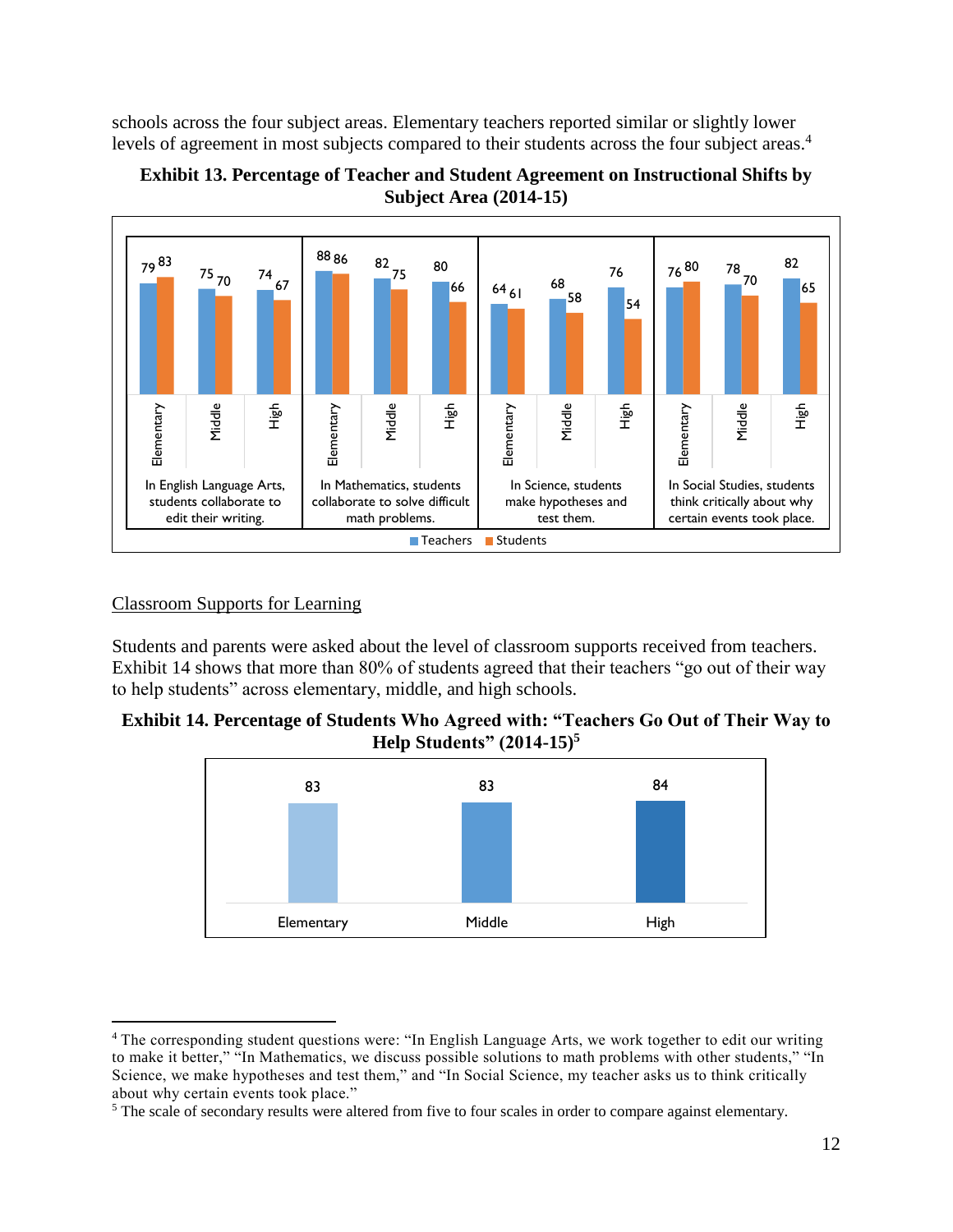Responses by subgroups were similar to their grade-level peers, showing similarly high levels of agreement, particularly at the high school level [\(Exhibit 15\)](#page-14-0). High school African-American students (71%) were much less likely than Latino students (86%) to agree with teachers going out of their way to help students.

<span id="page-14-0"></span>**Exhibit 15. Percentage of High School Students Who Agreed with: "Teachers Go Out of Their Way to Help Students" by Subgroup and Ethnicity (2014-15)**



 *Note: Highlighted cells indicate that students agreed at much lower rates than their grade-level peers based on an educationally meaningful effect sizes.*

[Exhibit](#page-14-1) 16 reports parents' answers to questions about instructional quality and the level of communication from teachers. The percentage of parents in agreement with "this school provides high quality instruction to my child" increased across elementary, middle, and high schools by at least 5% from 2013-14 to 2014-15.

<span id="page-14-1"></span>**Exhibit 16. Percentage of Parents who agreed with Questions about Instructional Quality and Communication from Schools**



Teachers and parents of English learners were asked about the frequency of communication regarding student's progress towards reclassification as Fluent English Proficient. Teachers were more likely than parents to report that they communicated at least twice a year about English learners' progress. However, the percentage of parents agreeing increased dramatically in 2014- 15. Parents were roughly two times more likely in 2014-15 than in 2012-13 to agree across all grade levels that they received information at least twice during the year [\(Exhibit 17\)](#page-15-0).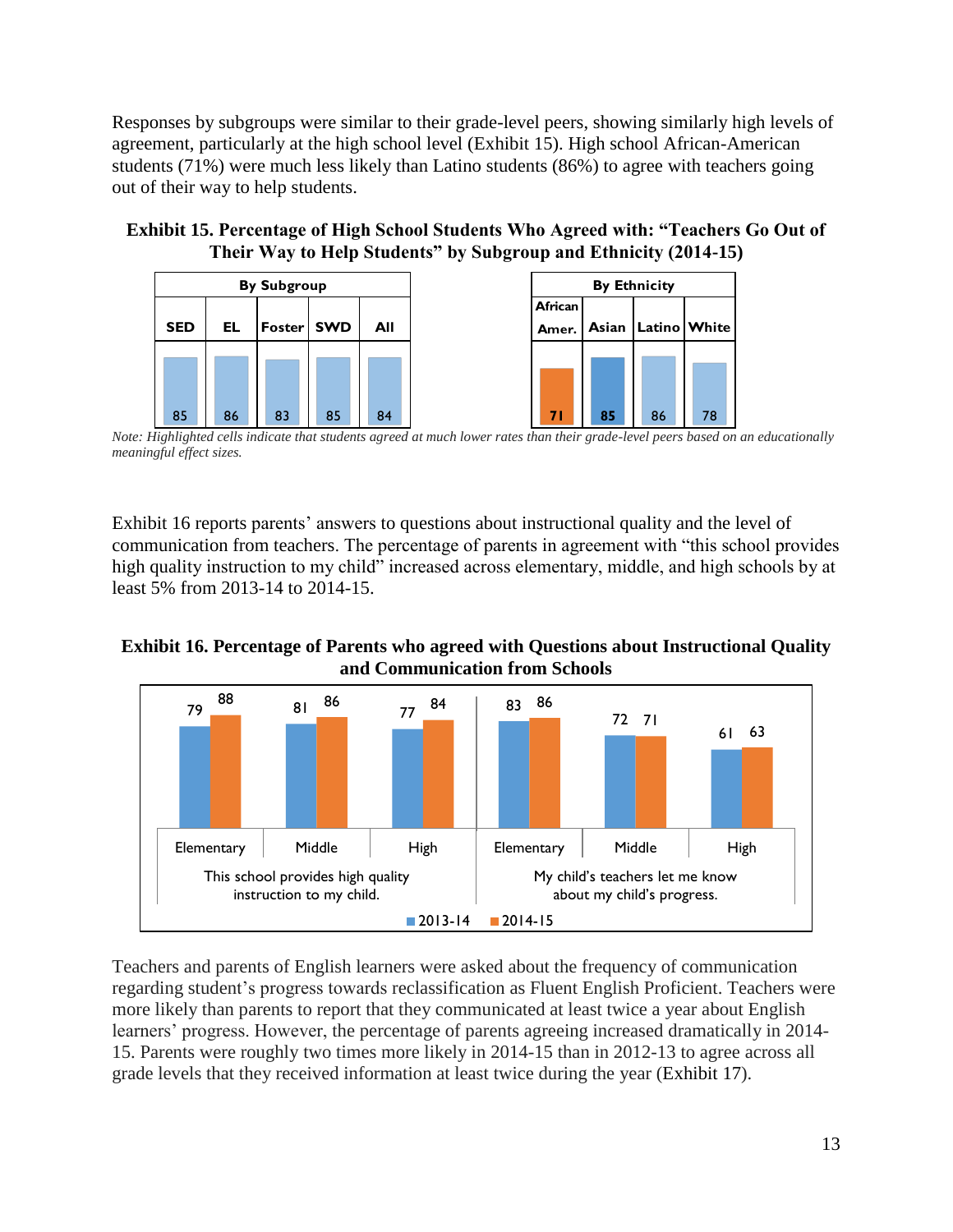## <span id="page-15-0"></span>**Exhibit 17. Percentage of Teachers who Provided, and Parents Who Received, Information about English Learners' Progress at Least Twice During the School Year**



## Access to Technology

The increased use of technology by students is an important aspect of the LAUSD's overall mission and is an integral element in the California Content Standards, both through the skills students are expected to demonstrate and through the manner by which they will be tested as to that mastery.

As shown in [Exhibit 18,](#page-15-1) fewer than half of the students were using computer programs (e.g., Excel, PowerPoint, Keynote, or Publisher) to complete school assignments and projects in 2014- 15. It appears that technology use stayed the same at the elementary level, but decreased from 2013-14 to 2014-15 at the middle and high school levels.

## <span id="page-15-1"></span>**Exhibit 18. Percentage of Students Who Reported Using Computer Programs to Complete School Assignments or Projects at least Once per Week**



The District has provided students at some schools with iPads and other mobile devices bundled with digital curriculum intended to align with the California Content Standards. As shown in [Exhibit 19,](#page-16-0) students in schools selected as Instructional Technology Initiative (ITI) schools were more likely to report using computers to complete their school assignments or projects. This was true across all grade spans. Middle school students seemed less likely to use the devices.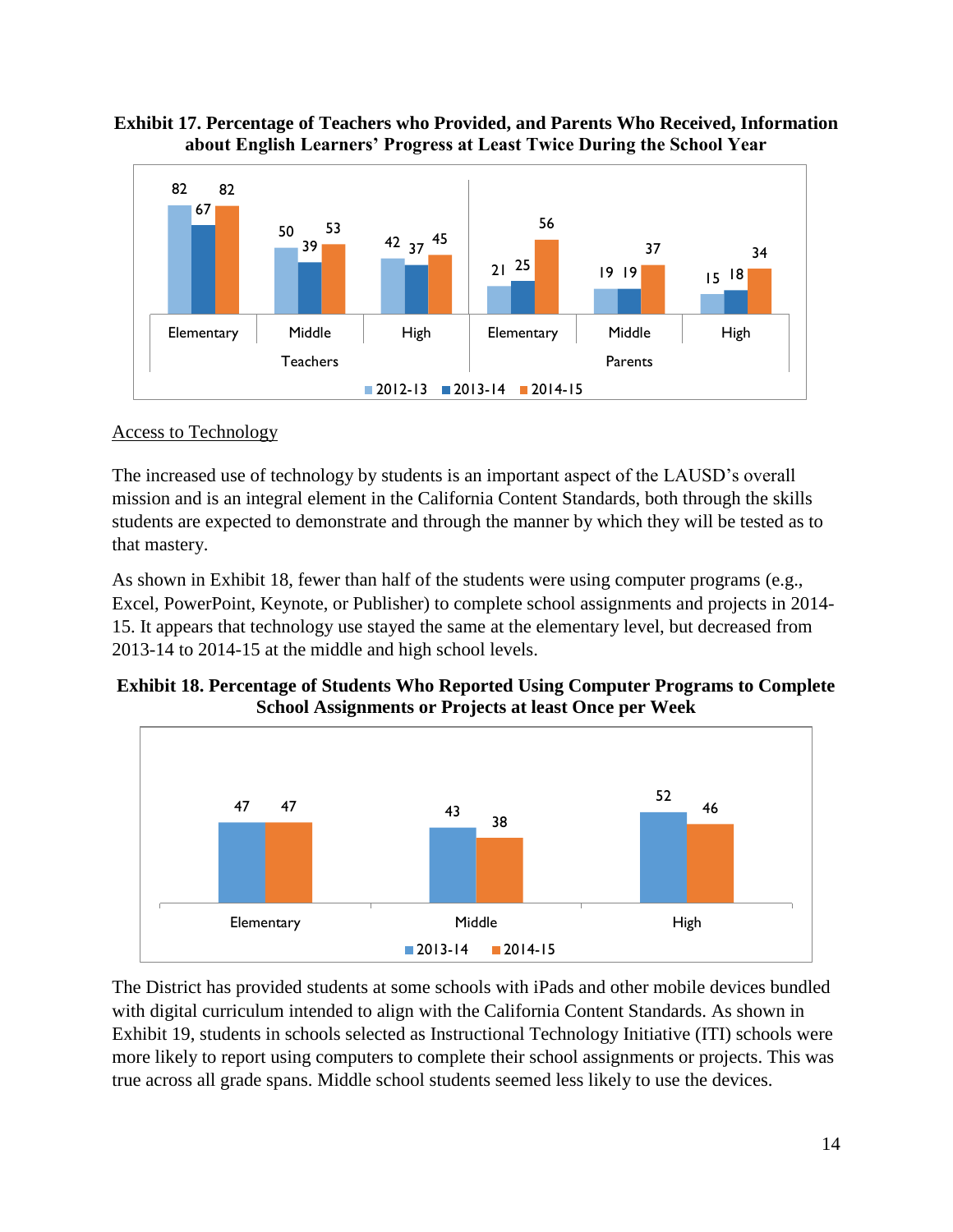#### <span id="page-16-0"></span>**Exhibit 19. Comparison of ITI Schools and District Schools on Students Who Agreed to using Computers for School Assignments or Projects (2014-15)**



Students were also asked how often they used the Internet to find information for school assignments. Elementary use was about the same from 2013-14 to 2014-15 but there were decreases at both the middle and high school levels [\(Exhibit 20\)](#page-16-1). High school students were more likely than elementary or middle school students to use the Internet for school assignments in both years.



<span id="page-16-1"></span>**Exhibit 20. Percentage of Students Who Use the Internet for Assignments at Least Weekly**

By subgroups and ethnicities, there were some large differences among responses in use of the internet, particularly at the high school level [\(Exhibit 21\)](#page-17-0). English learners and students with disabilities were less likely to use the Internet for school assignments at least once a week than their peers. Latino students (58%) were far less likely to report weekly or more often use of the internet for school than Asian students (72), who were the most likely to report at least weekly use of the internet.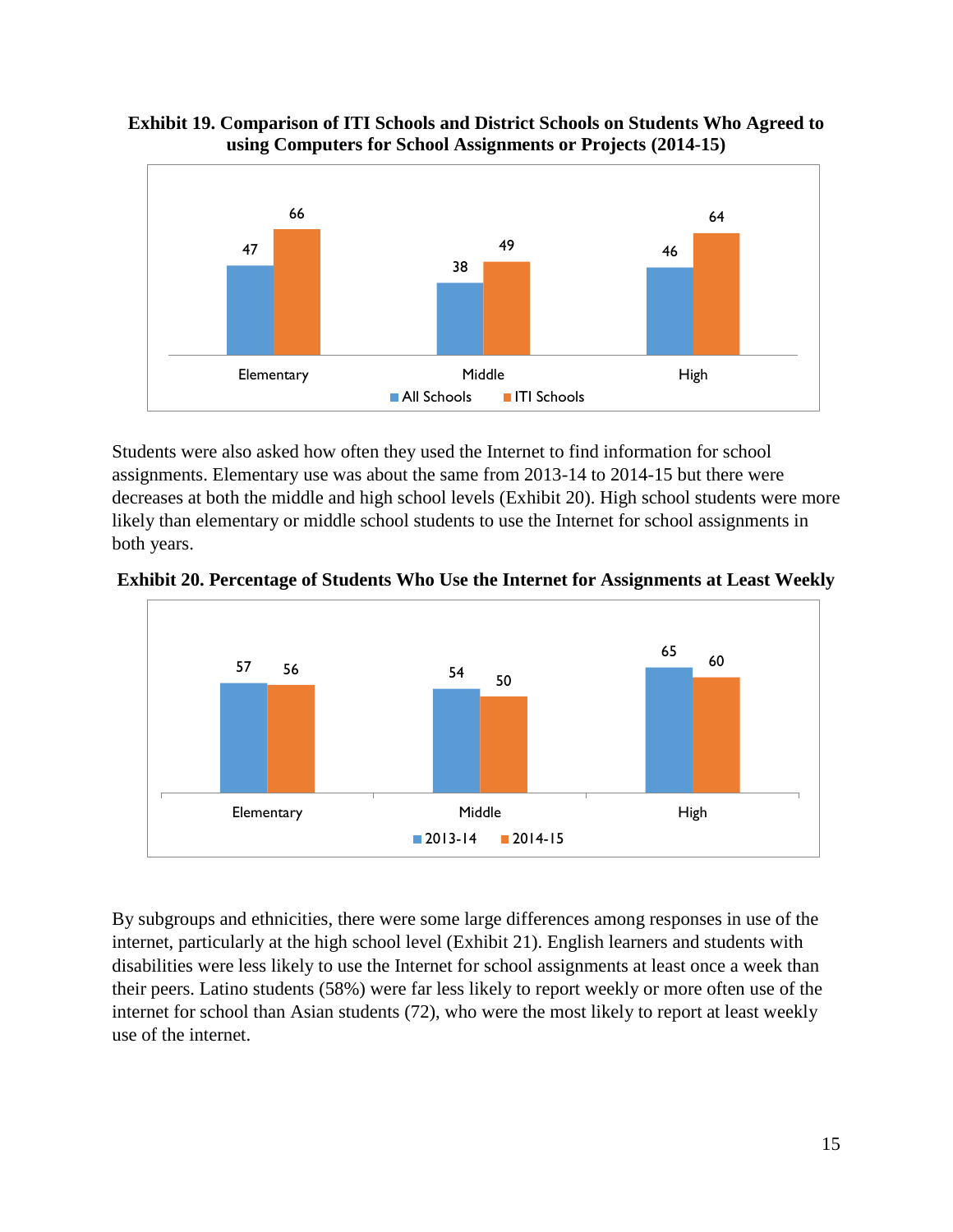#### <span id="page-17-0"></span>**Exhibit 21. Percentage of High School Students Who Use the Internet for Assignments Weekly or More Often by Subgroup and Ethnicity**



*Note: Highlighted cells indicate that students agreed at much lower rates than their grade-level peers based on an educationally meaningful effect sizes.*

Parents were asked about their use of the Internet [\(Exhibit 22\)](#page-17-1). Most parents indicated that they were using the Internet at least once each week. Results were similar to the prior year with this year slightly higher. For both years, parent technology use was highest at the elementary level.

<span id="page-17-1"></span>**Exhibit 22. Percentage of Parents that Access the Internet Weekly or More Often**



Approximately two-thirds of staff felt that they had the technology they needed to do their job well. These percentages reflect increases across all grade spans from the prior year [\(Exhibit 23\)](#page-18-0).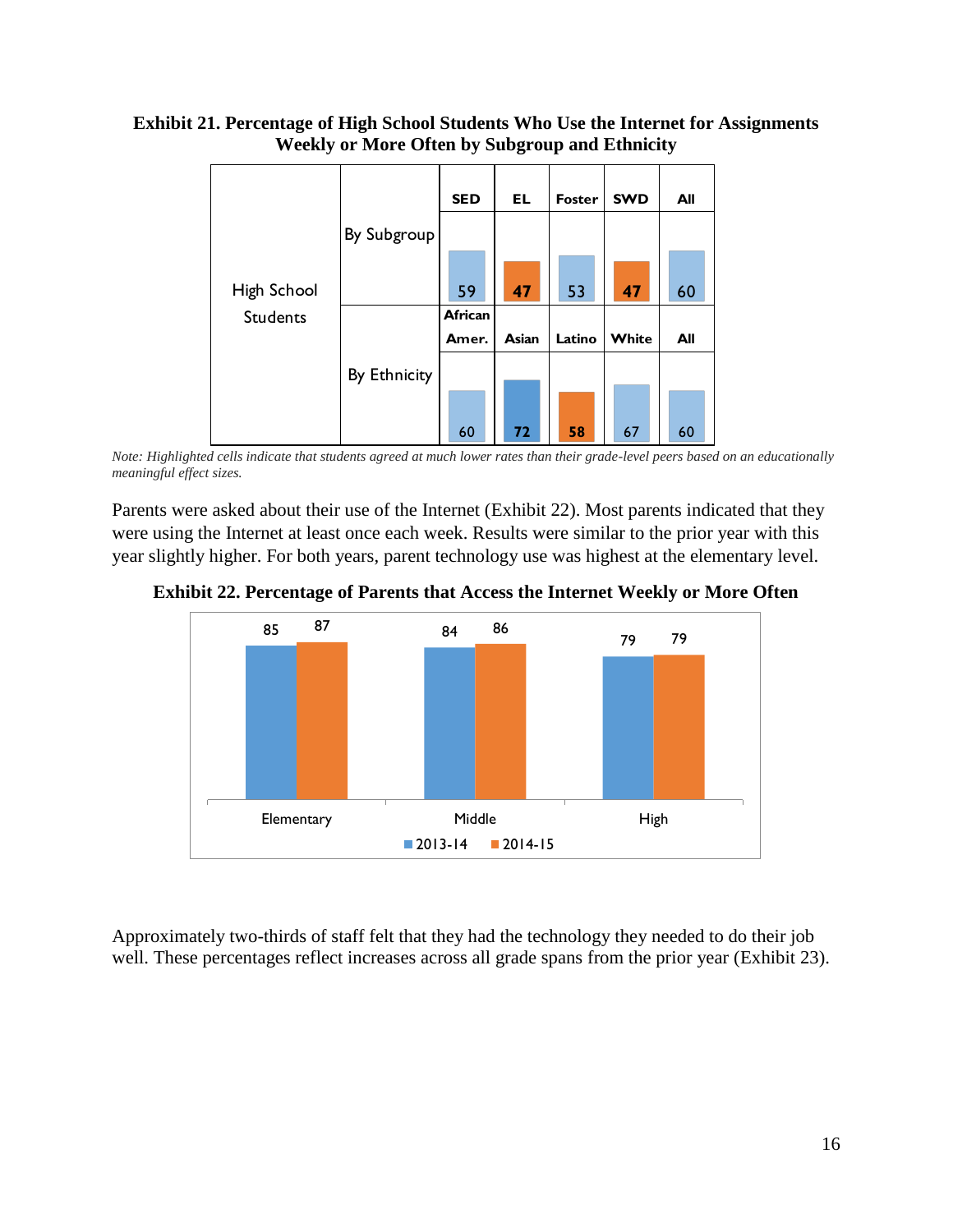<span id="page-18-0"></span>



As mentioned previously, some schools received mobile devices. [Exhibit 24](#page-18-1) shows a comparison between ITI and non-ITI schools. At the elementary and high school levels, staff at ITI schools were more likely to agree that they had the technology they needed to do their jobs well.

<span id="page-18-1"></span>



## **School Climate**

New questions were added to the 2014-15 survey as part of the LAUSD's participation in the California Office to Reform Education (CORE) waiver from parts of the federal No Child Left Behind Act. These questions were developed to measure school climate and students' socialemotional skills. This section discusses results of questions that measure the extent to which schools have positive and supportive climates.

Students at all levels reported a high rate of agreement with: "I feel like I am part of this school" [\(Exhibit 25\)](#page-19-0). A slightly higher percentage of elementary students (82%) responded in agreement compared to high school students (79%).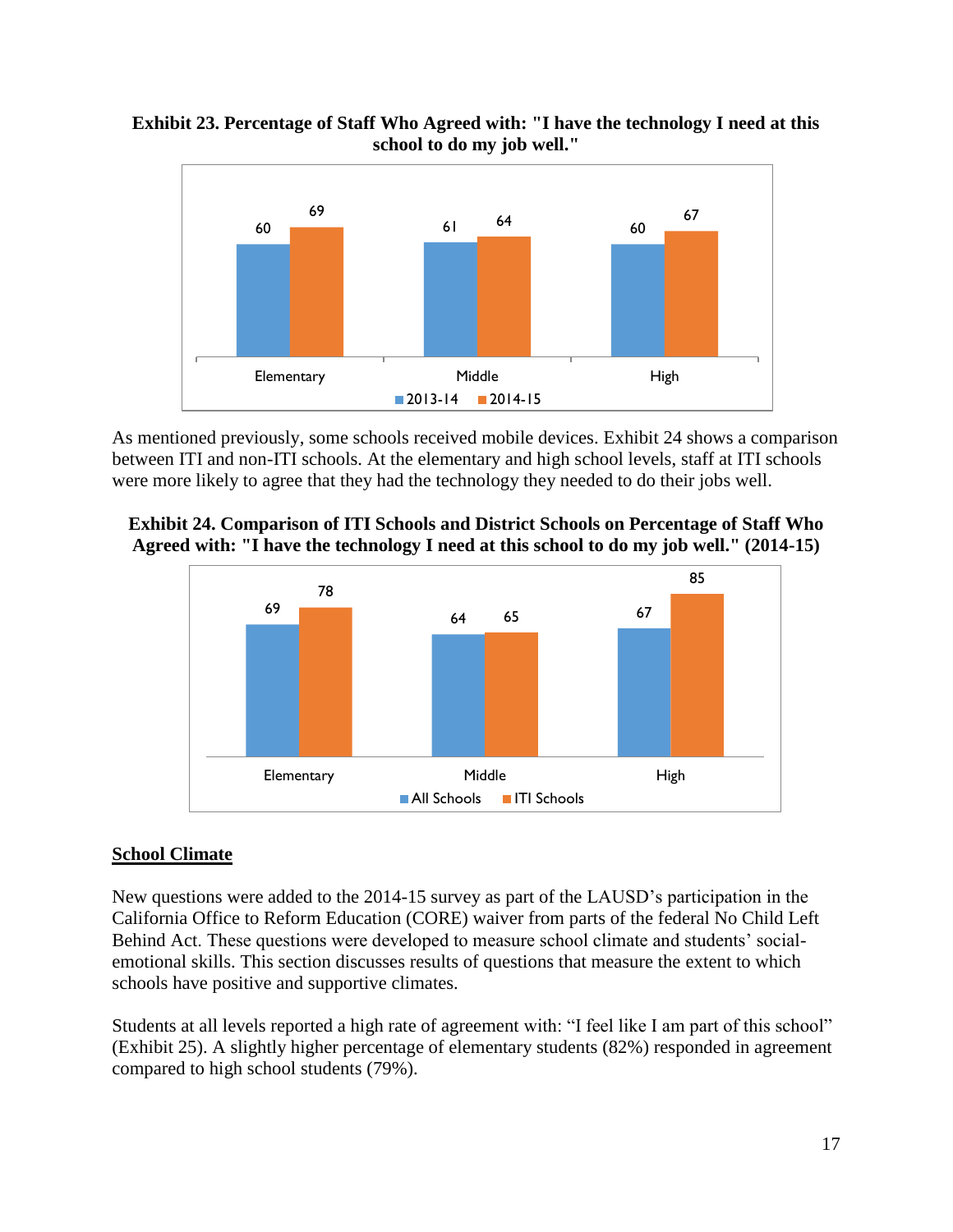#### <span id="page-19-0"></span>**Exhibit 25. Percentage of Students Who Agreed with: "I feel like I am part of this school" (2014-15)**



[Exhibit](#page-19-1) 26 shows that the levels of agreement regarding being "happy to be at this school" were slightly higher than they were for the previous question, "I feel like I am part of this school," across all grade levels.

## <span id="page-19-1"></span>**Exhibit 26. Percentage of Students Who Agreed with: "I Am Happy to Be at this School" (2014-15)**



However, when the question about happiness was further analyzed, patterns across grade levels surfaced by ethnicity. Across grade levels, African-American students (70%) agreed at a much lower rate than Asian students, who were the most likely to agree (87%) about being happy at school [\(Exhibit 27\)](#page-20-0). This difference was large enough to be educationally meaningful based on effect sizes across elementary, middle, and high school grade levels.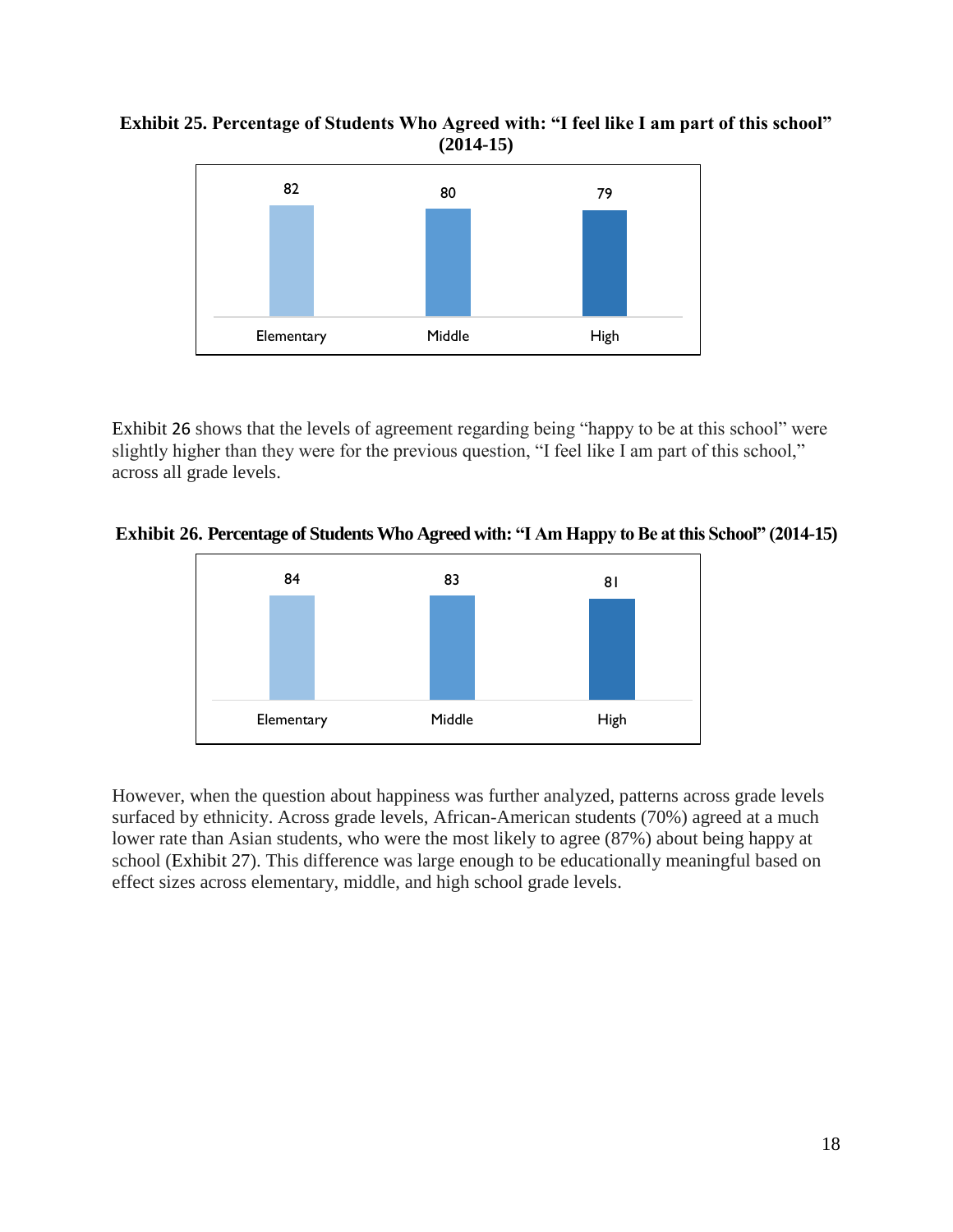## <span id="page-20-0"></span>**Exhibit 27. Percentage of Students Who Agreed with: "I Am Happy to Be at this School" by Subgroup and Ethnicity (2014-15)**



*Note: Highlighted cells indicate that students agreed at much lower rates than their grade-level peers based on an educationally meaningful effect sizes.*

Most students across grade levels agreed that they were being treated respectfully by teachers [\(Exhibit 28\)](#page-20-1). The vast majority of elementary students (88%) felt that they were treated with respect, with somewhat lower rates at middle (80%) and high schools (82%). By ethnicity, African-American students (AA) reported much lower rates of agreement across all grade levels, resulting in educationally meaningful differences when compared against groups with the highest rates of agreement. Asian students in elementary (90%) and middle schools (83%) had the highest levels of agreement; Latino students had the highest rates across high schools (84%).

## <span id="page-20-1"></span>**Exhibit 28. Percentage of Students Who Agreed with Questions about Being Treated with Respect by Teachers (2014-15)**

|                                  | African |       |                           |       |                                    |
|----------------------------------|---------|-------|---------------------------|-------|------------------------------------|
| <b>Grade Levels By Ethnicity</b> | Amer.   | Asian | Latino                    | White | All                                |
| <b>Elementary Students</b>       | 80      | 90    | 88                        | 89    | 88                                 |
| Middle Students                  | 65      | 83    | 82                        | 78    | 80                                 |
| High School Students             | 64      | 81    | 84<br>$1 \t1 \t1 \t1 \t1$ | 73    | 82<br>$\mathbf{I}$<br>$\mathbf{r}$ |

*Note: Highlighted cells indicate that students agreed at much lower rates than their grade-level peers based on an educationally meaningful effect sizes.*

# Parent Perceptions of School Climate

Teachers and parents were asked about their level of agreement with the statement that "parents are partners in school decision making." In 2014-15, the percentage of teachers agreeing with this statement dropped across elementary, middle, and high schools [\(Exhibit 29\)](#page-21-0). The percentage of parents agreeing with this statement stayed the same at elementary and middle school levels,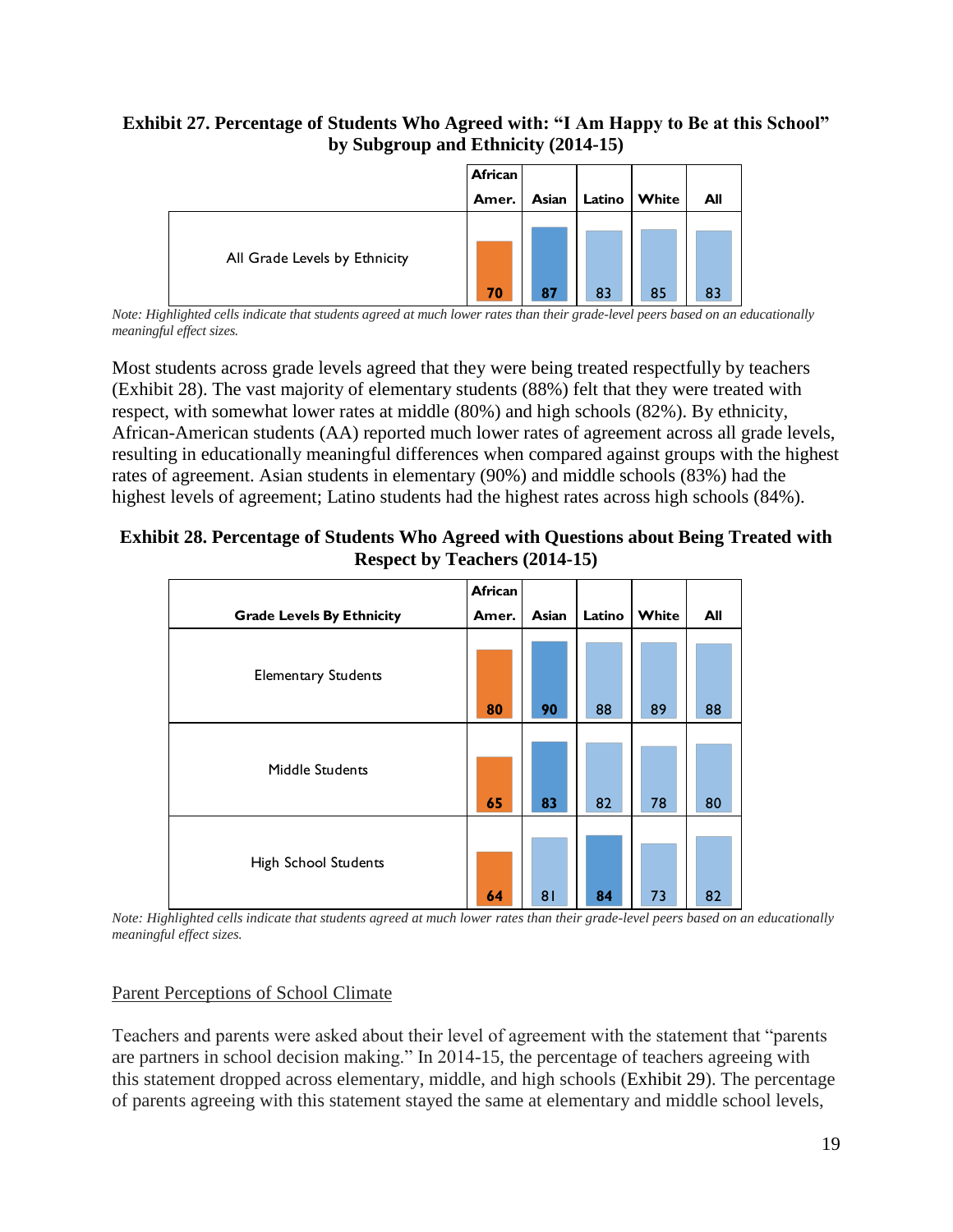and increased slightly at the high school level. In 2014-15, teachers were less likely than parents to perceive that parents were partners in school decision making across all grade levels.

<span id="page-21-0"></span>



## Staff Perceptions of School Climate

School staff were asked about the level of collegiality and shared responsibility among their colleagues. The majority of principals, teachers, and other school staff agreed that nearly all or all of their schools' staff "support and treat each other with respect" or "feel a responsibility to improve" their schools [\(Exhibit 30\)](#page-21-1). Principals agreed at much higher rates that their schools' staff exhibited these behaviors than did teachers and other school staff.

<span id="page-21-1"></span>**Exhibit 30. Percentage of Staff Who Answered "Nearly All" or "All" to Questions about How Many Staff at Their Schools Exemplify Respect or Responsibility (2014-15)**



Teachers were asked about the quality of professional development they received at their schools. Teachers across all grade spans were more likely to agree with "the professional development at this school is differentiated for my level of teaching experience" in 2014-15 than the prior year. Roughly two-thirds of elementary teachers agreed that professional development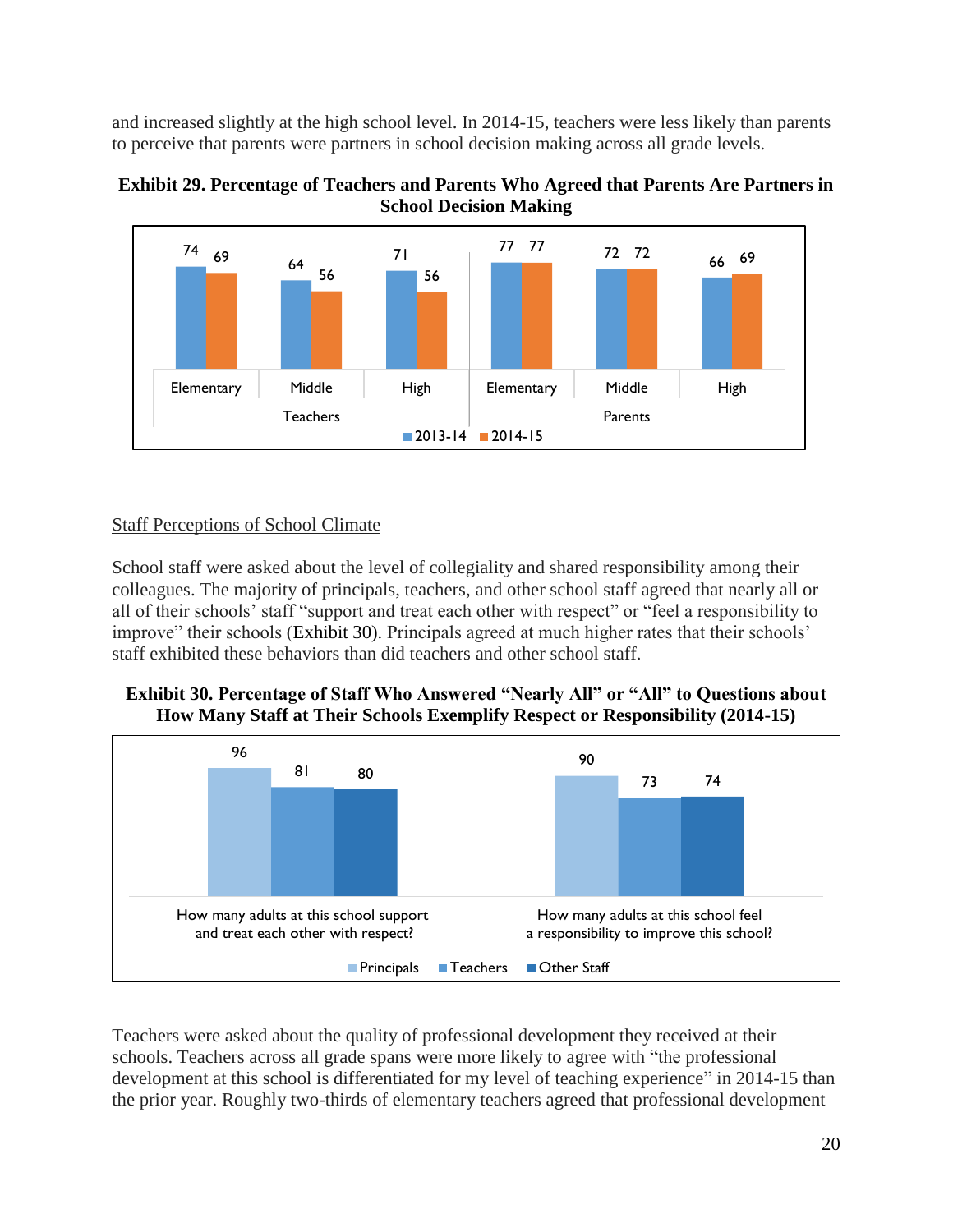activities were differentiated and that professional development meetings addressed their students' needs. Lower percentages of teachers agreed with these statements at middle and high schools [\(Exhibit 31\)](#page-22-0).



<span id="page-22-0"></span>**Exhibit 31. Percentage of Teachers Who Agreed with Questions about the Quality of Professional Development They Receive**

Teachers were additionally asked about their participation in collaborative learning experiences with their colleagues. Overall, observation of instruction was reported to a lesser degree than working with colleagues to examine evidence of student understanding or to align grading practices [\(Exhibit 32\)](#page-22-1). A higher percentage of middle school and high school teachers responded that they often or always observed their colleagues than elementary teachers did. Most elementary teachers responded that they often or always worked with colleagues to examine student work, or worked in teams to align grading practices. These rates were lower for middle school and high school teachers.

<span id="page-22-1"></span>

**Exhibit 32. Percentage of Teachers Who Responded "Often" or "Always" about Participating in Collaborative Learning (2014-15)**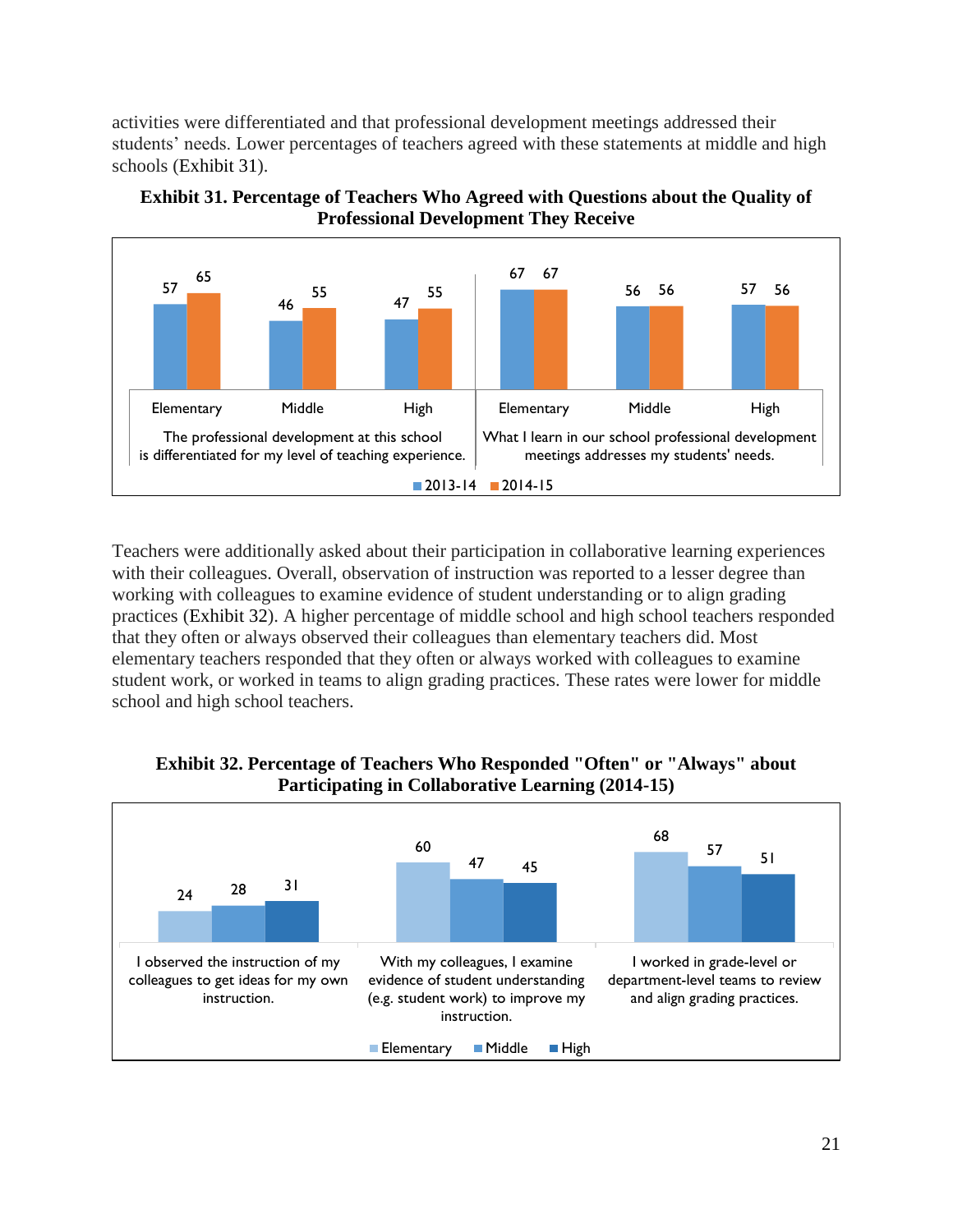Teachers were asked about the extent to which they receive useful feedback from school leadership. As can be seen in [Exhibit 33,](#page-23-0) the majority of teachers tended not to agree that "school leadership provides useful feedback based on their observations," "the current performance review helps me improve my teaching and learning," or that school leadership frequently "visits my classroom to observe me teach." Answers to these questions revealed similar trends when compared to the prior year. Middle school teachers had the lowest levels of agreement and elementary teachers had the highest levels of agreement, with slightly more than half of elementary teachers responding positively across each of the three questions.



<span id="page-23-0"></span>**Exhibit 33. Percentage of Teachers Who Agreed with Questions about Quality of Feedback**

# **Social and Emotional Learning**

In addition to having new questions related to school climate, the 2014-15 survey included questions on social and emotional learning. These questions were organized into four topics: self-management, growth mindset, self-efficacy, and social awareness.

Most students reported having good self-management behaviors, with 84% of high school students stating that they "came to class prepared" or "remembered and followed directions" often or almost all of the time (shown in [Exhibit 34\)](#page-24-0). Across all grade levels, English learners and students with disabilities agreed much less often than their grade-level peers concerning both statements. African American students agreed with these statements much less often than Asian or White students across nearly all grade levels.

An important trend apparent across grade levels shows large differences between subgroups and ethnicities at the elementary level, which decrease at the middle and high school levels. Consequently, no ethnicities are highlighted as having educationally meaningful differences at the high school level for coming to class prepared.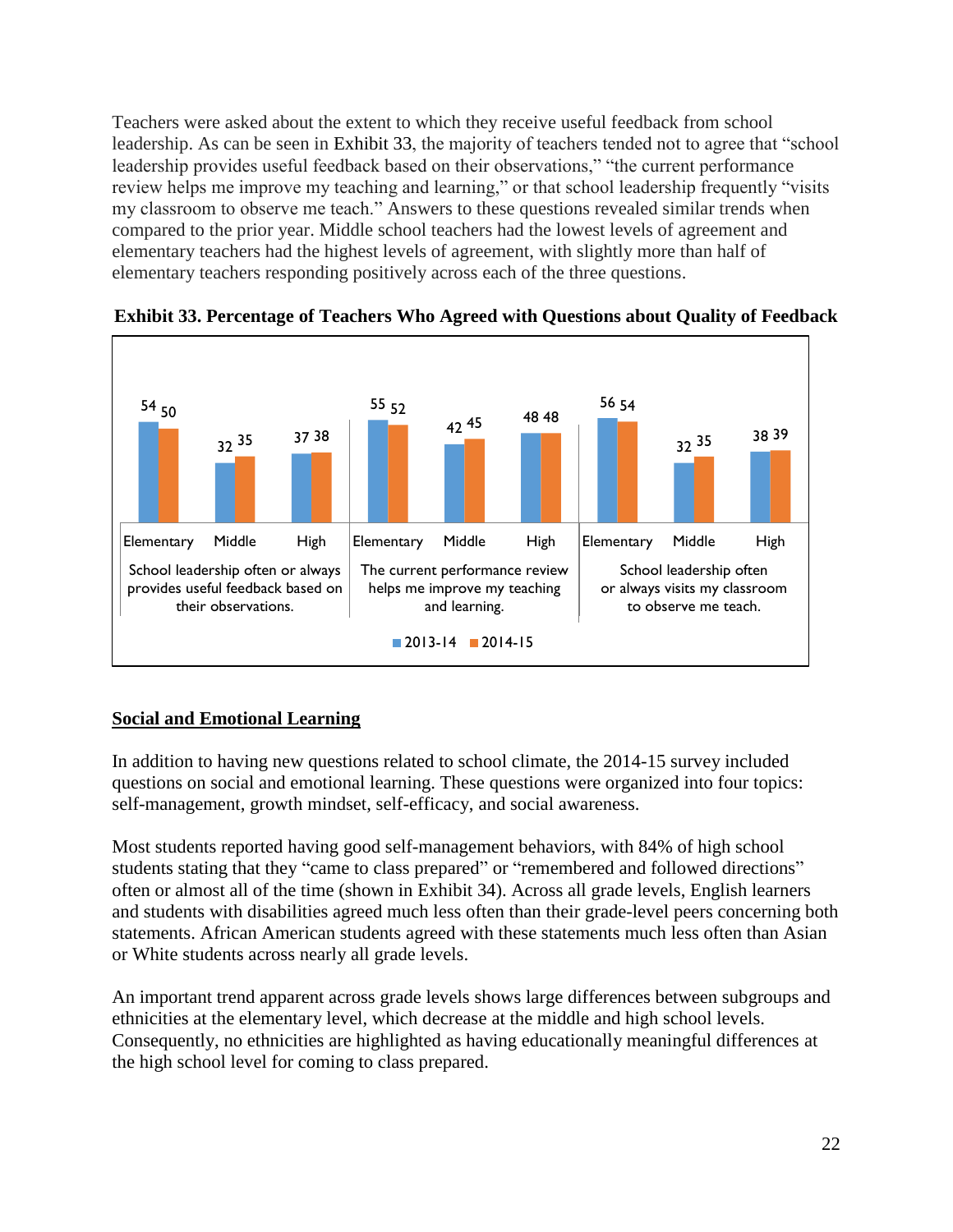|            |    |    |               | Non-                             | All        |
|------------|----|----|---------------|----------------------------------|------------|
|            |    |    |               |                                  |            |
| Elementary | 66 | 79 | 62            | 77                               | 76         |
| Middle     | 68 | 84 | 68            | 83                               | 82         |
| High       | 74 | 86 | 74            | 86                               | 84         |
| Elementary | 58 | 75 | 56            | 72                               | 71         |
| Middle     | 65 | 81 | 65            | 80                               | 79         |
| High       | 74 | 86 | 73            | 86                               | 84         |
|            |    | EL | <b>Non-EL</b> | <b>By Subgroup</b><br><b>SWD</b> | <b>SWD</b> |

<span id="page-24-0"></span>**Exhibit 34. Percentage of Students Who Agreed with Self-Management Questions across All Grade Levels by Subgroup and Ethnicity (2014-15)**

|                           | <b>By Ethnicity</b> |          |       |        |       |  |  |
|---------------------------|---------------------|----------|-------|--------|-------|--|--|
|                           |                     | African  |       |        |       |  |  |
|                           |                     | American | Asian | Latino | White |  |  |
|                           | Elementary          | 71       | 89    | 73     | 90    |  |  |
| I came to class prepared. | Middle              | 79       | 94    | 79     | 93    |  |  |
|                           | <b>High</b>         | 84       | 89    | 84     | 89    |  |  |
| I remembered and followed | Elementary          | 65       | 82    | 68     | 84    |  |  |
| directions.               | Middle              | 75       | 92    | 76     | 90    |  |  |
|                           | High                | 82       | 90    | 84     | 89    |  |  |

*Note: Highlighted cells indicate that students agreed at much different rates than their grade-level peers based on educationally meaningful effect sizes between the lowest (orange) and highest (blue) cells.*

Survey items about growth mindsets prompted students with statements that were framed in a negative context, suggesting to students that "Challenging myself will not make me any smarter" and "There are some things I am not capable of learning." The rates of agreement were low among students, particularly at high school, where roughly 15% of students agreed that either statement was "mostly true" or "completely true" [\(Exhibit 35\)](#page-25-0). This shows that most students had beliefs consistent with a growth mindset in rejecting these statements.

By subgroup, some groups of students agreed much more often with these statements. English learners and students with disabilities agreed with either statement at least 25% of the time at the high school level, nearly double the rate of their grade-level counterparts. The rates of agreement were higher at the elementary and middle school levels for both groups. Latino students at the elementary and middle school levels agreed at much higher rates than Asian students. Similar to the results of self-management questions, the differences across subgroups and ethnicities were smaller at the high school level than the elementary level, resulting in fewer educationally meaningful differences.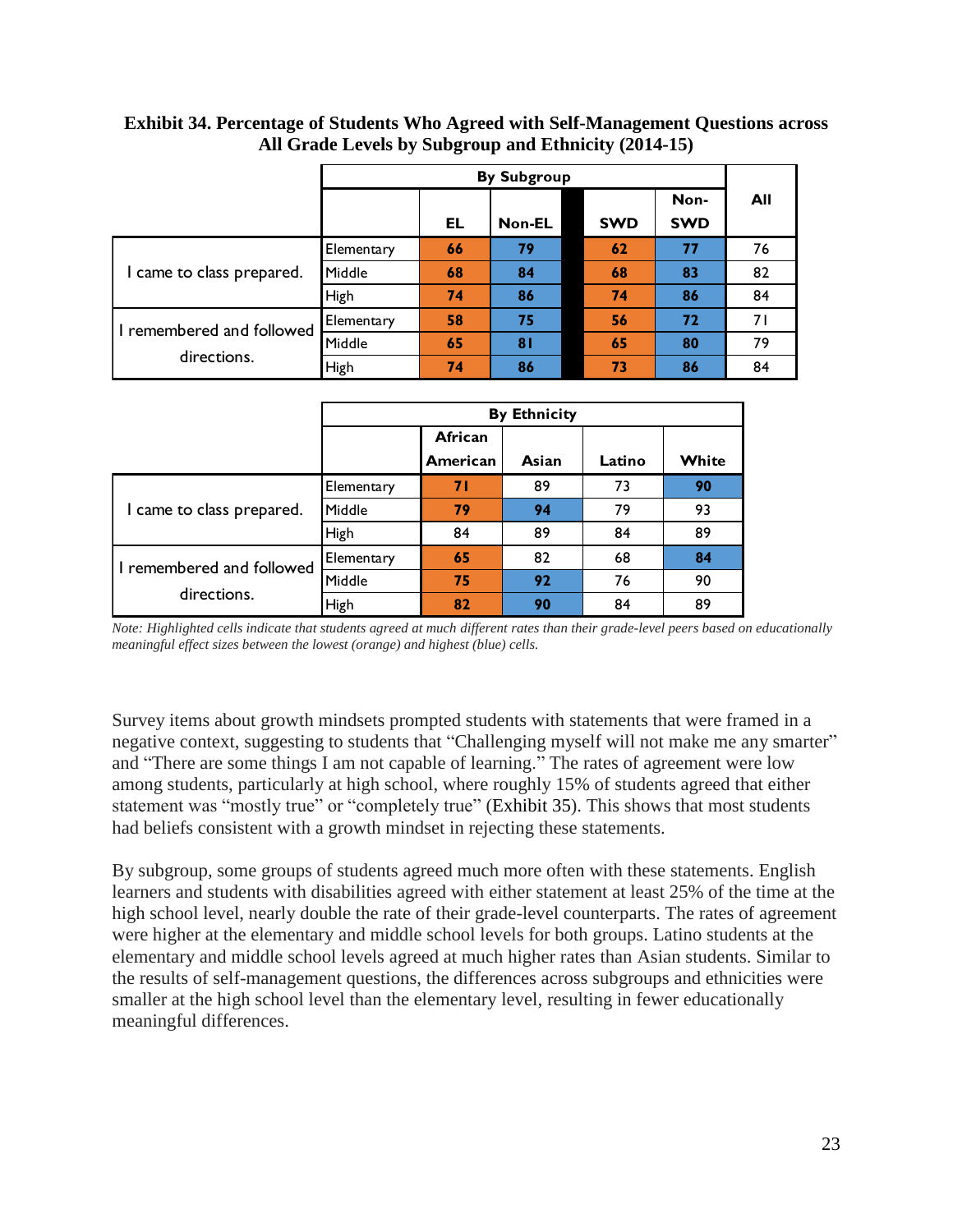|            |    |        |            | Non-               | AII             |
|------------|----|--------|------------|--------------------|-----------------|
|            | EL | Non-EL | <b>SWD</b> | <b>SWD</b>         |                 |
| Elementary | 34 | 24     | 3 I        | 27                 | 27              |
| Middle     | 35 | 20     | 30         | 21                 | 22              |
| High       | 29 | 13     | 25         | $\overline{14}$    | 15              |
| Elementary | 30 | 21     | 29         | 23                 | 23              |
| Middle     | 31 | 19     | 29         | 19                 | 20              |
| High       | 26 | 12     | 25         | 13                 | $\overline{14}$ |
|            |    |        |            | <b>By Subgroup</b> |                 |

<span id="page-25-0"></span>**Exhibit 35. Percentage of Students Who Agreed with Questions about Growth Mindsets across All Grade Levels (2014-15)**

|                             | <b>By Ethnicity</b> |                     |       |        |       |  |  |
|-----------------------------|---------------------|---------------------|-------|--------|-------|--|--|
|                             |                     | African<br>American | Asian | Latino | White |  |  |
| Challenging myself will not | Elementary          | 27                  | 17    | 29     | 18    |  |  |
|                             | Middle              | ۱9                  | 13    | 24     | 15    |  |  |
| make me any smarter.        | High                | 13                  | 10    | 16     | Ħ     |  |  |
| There are some things I am  | Elementary          | 26                  | 15    | 25     | 16    |  |  |
| not capable of learning.    | Middle              | 19                  | 14    | 22     | 15    |  |  |
|                             | High                | 13                  | 13    | 14     | ۱3    |  |  |

*Note: Highlighted cells indicate that students agreed at much different rates than their grade-level peers based on educationally meaningful effect sizes between the lowest (orange) and highest (blue) cells.*

Self-efficacy items prompted students to consider the extent to which they could meet goals and overcome obstacles. These questions had lower rates of agreement than other types of social and emotional learning questions; only two-thirds of elementary students agreed that they "can earn an A" in all classes and 60% agreed that they can do well on all tests, "even when they are difficult" [\(Exhibit 36\)](#page-26-0).

There were large differences among some subgroups and ethnic groups at the elementary level. English learners and students with disabilities agreed with these statements less often than their elementary peers. Students with disabilities had the lowest rates of agreement of any subgroup, with half or fewer agreeing that they can earn high marks in all classes or do well on all tests. Latino students had the lowest rates of agreement, with an educationally meaningful difference when their results were compared with White students.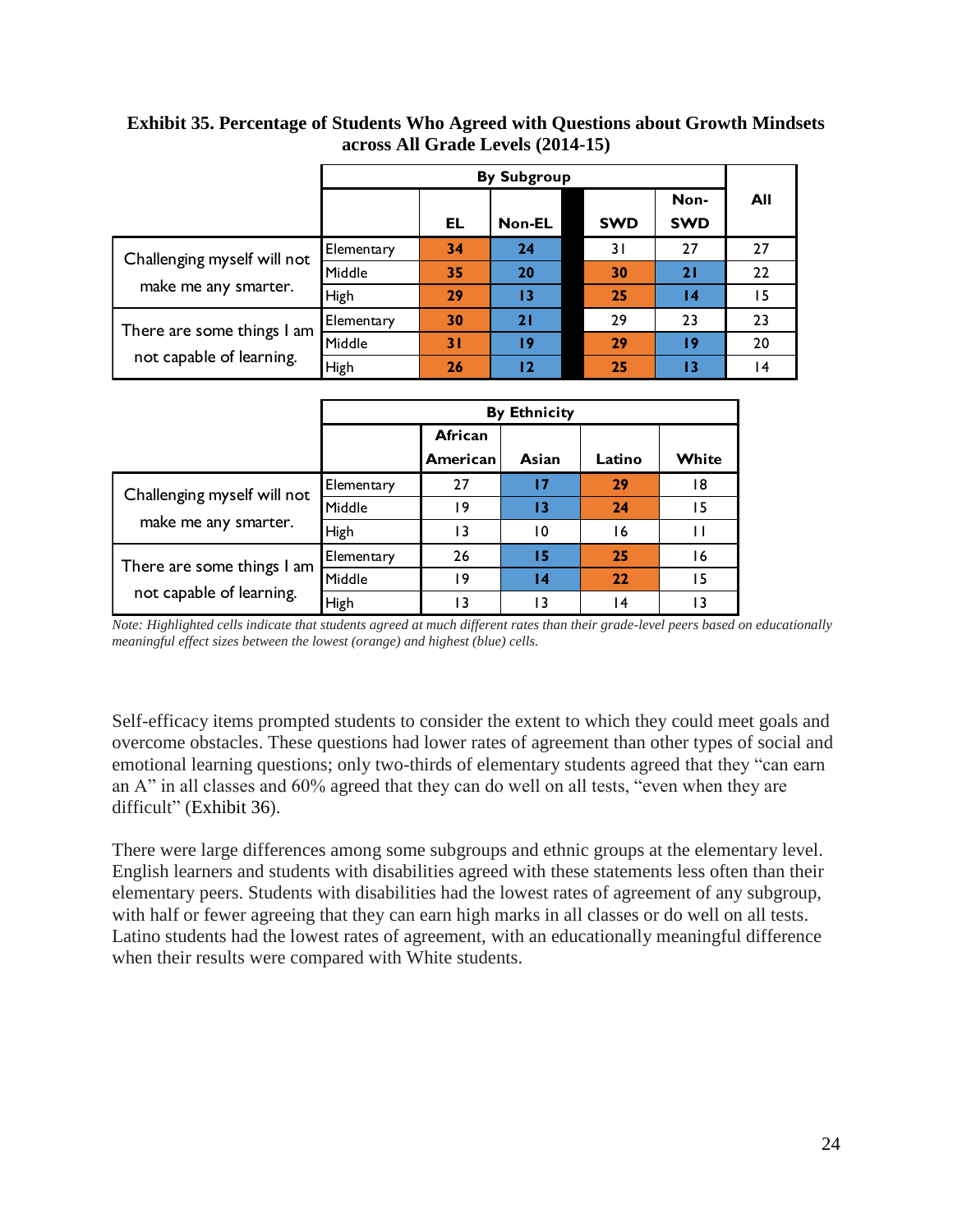## <span id="page-26-0"></span>**Exhibit 36. Percentage of Students Who Agreed with Questions about Self-Efficacy in Elementary Grades (2014-15)**

|                                                                 | <b>By Subgroup</b> |     |               |            |     |  |  |
|-----------------------------------------------------------------|--------------------|-----|---------------|------------|-----|--|--|
| <b>Elementary Students</b>                                      | <b>SED</b>         | EL. | <b>Foster</b> | <b>SWD</b> | All |  |  |
| I can earn an A in all my<br>classes/subjects.                  | 63                 | 55  | 59            | 50         | 65  |  |  |
| I can do well on all my tests,<br>even when they are difficult. | 58                 | 50  | 54            | 46         | 60  |  |  |

|                                                                 | <b>By Ethnicity</b> |       |        |       |  |  |  |
|-----------------------------------------------------------------|---------------------|-------|--------|-------|--|--|--|
|                                                                 | <b>African</b>      |       |        |       |  |  |  |
| <b>Elementary Students</b>                                      | Amer.               | Asian | Latino | White |  |  |  |
| I can earn an A in all my<br>classes/subjects.                  | 68                  | 69    | 63     | 75    |  |  |  |
| I can do well on all my tests,<br>even when they are difficult. | 63                  | 66    | 58     | 72    |  |  |  |

*Note: Highlighted cells indicate that students agreed at much lower rates than their grade-level peers based on an educationally meaningful effect sizes.*

Students responded at high levels of agreement on questions relating to social awareness. These questions asked students "How much did you care about other people's feelings?" and "How well did you get along with students who are different from you?" Responses were deemed favorable if students responded that they often or nearly always cared about other people's feelings or if they got along pretty well or extremely well with others [\(Exhibit 37\)](#page-27-0).

In line with the other social and emotional questions highlighted previously, the most substantial differences among subgroups were at the elementary level. Students with disabilities at elementary schools responded favorably with these statements at lower rates than their peers. African-American elementary students responded favorably at the lowest rates and White students at the highest rates. The difference between African-American students and White students on these statements were large enough to be educationally meaningful.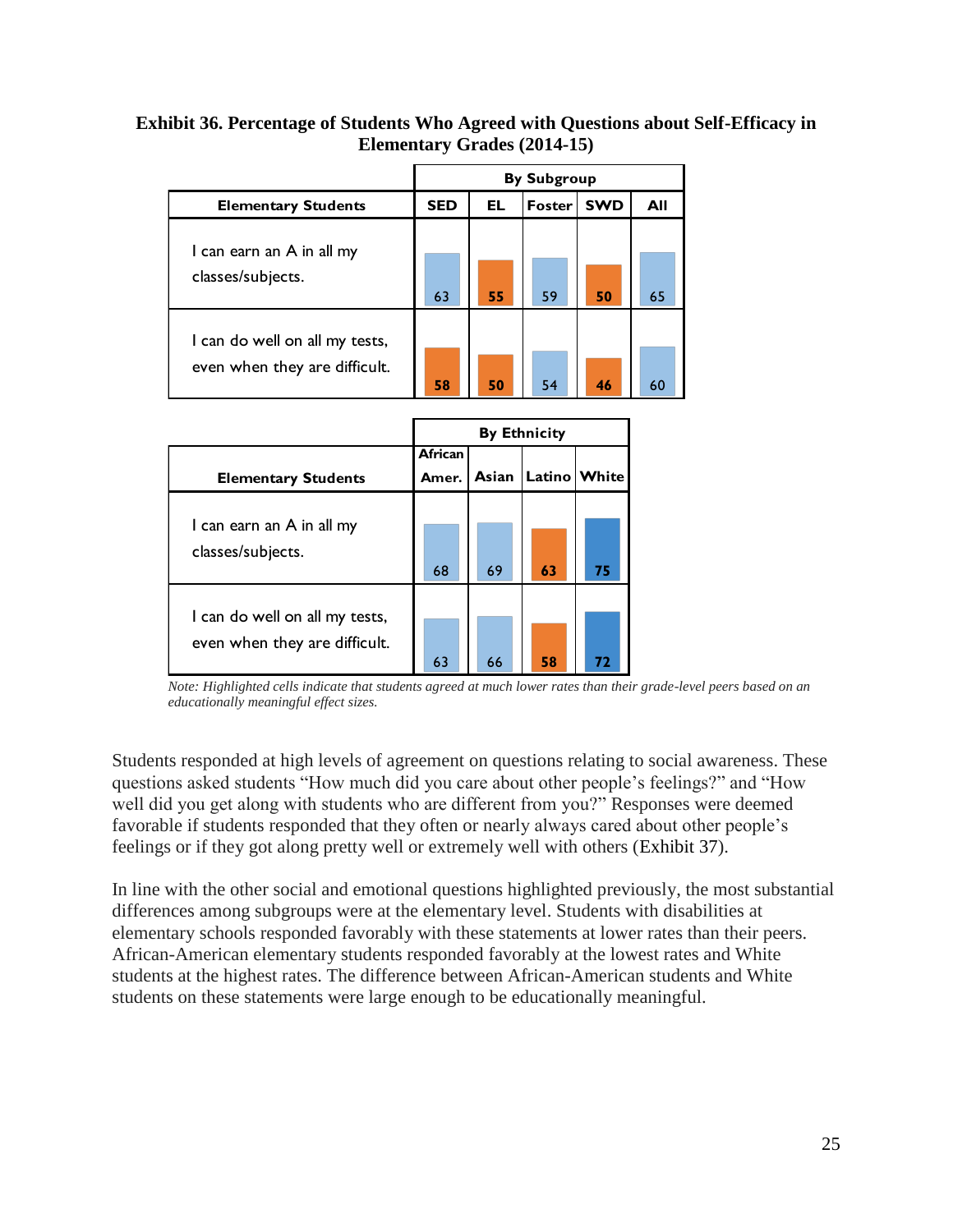|                                                                            | <b>By Subgroup</b>      |       |          |            |     |  |
|----------------------------------------------------------------------------|-------------------------|-------|----------|------------|-----|--|
| <b>Elementary Students</b>                                                 | <b>SED</b>              | EL    | Foster   | <b>SWD</b> | All |  |
| How much did you care about<br>other peoples feelings?                     | 85                      | 81    | 80       | 74         | 86  |  |
| How well did you get along<br>with students who are<br>different from you? | 78                      | 74    | 73       | 66         | 78  |  |
|                                                                            | <b>By Ethnicity</b>     |       |          |            |     |  |
|                                                                            |                         |       |          |            |     |  |
| <b>Elementary Students</b>                                                 | <b>African</b><br>Amer. | Asian | Latino l | White      |     |  |
| How much did you care about<br>other peoples feelings?                     | 79                      | 90    | 85       | 92         |     |  |

## <span id="page-27-0"></span>**Exhibit 37. Percentage of Students Who Responded Favorably to Questions about Social Awareness in Elementary Grades (2014-15)**

*Note: Answers included here were "quite a bit" or more or "got along pretty well" or better. Highlighted cells indicate that students agreed at much lower rates than their grade-level peers based on an educationally meaningful effect sizes.*

For the past two years, teachers were asked about the extent to which "teaching social and emotional skills is happening school-wide." In 2014-15, teachers agreed with this statement at slightly higher rates than they did in prior year across elementary, middle, and high schools [\(Exhibit 38\)](#page-28-0). The percentage of agreement from teachers was highest at elementary schools, where nearly a third agreed with this statement in 2014-15. Agreement grew the most among middle school teachers, rising from 15% to 21% in one year.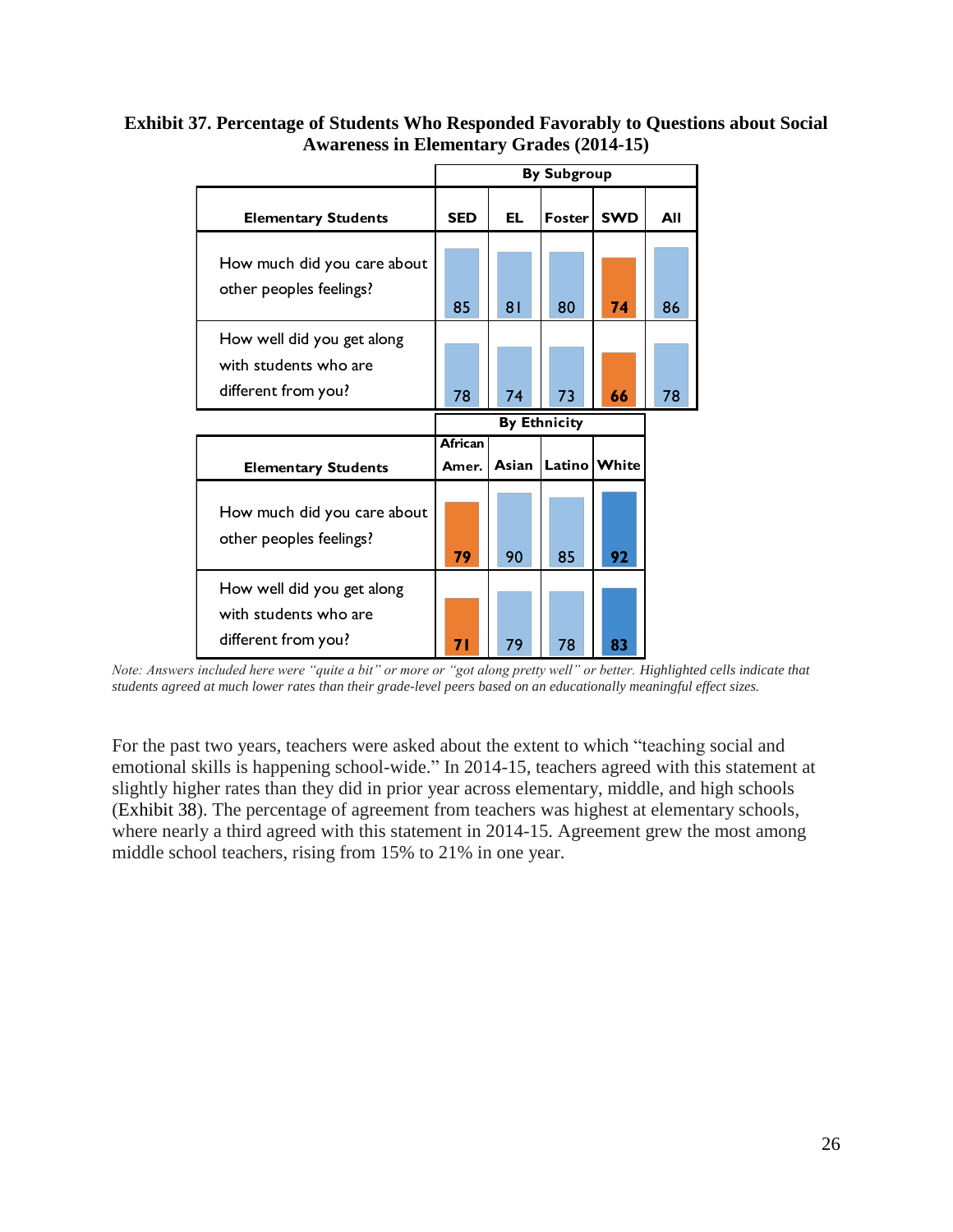## <span id="page-28-0"></span>**Exhibit 38. Percentage of Teachers Who Agreed that Teaching Students Social and Emotional Skills is Happening School-Wide**



# **School Safety**

In 2015, a lower percentage of students reported feeling safe on school grounds, compared to the previous years. This was true at all three student levels. Secondary students indicated that they felt less safe than elementary students. Parents reported feeling that their children were safe more so than their children did; furthermore, parents' responses were similar over the two years (84%). Staff indicated that they felt slightly safer at school (90%) than in the previous year [\(](#page-28-1)

<span id="page-28-1"></span>[Exhibit](#page-28-1) 39).

**Exhibit 39. Perceptions of Feeling Safe or Very Safe on School Grounds across Stakeholders**

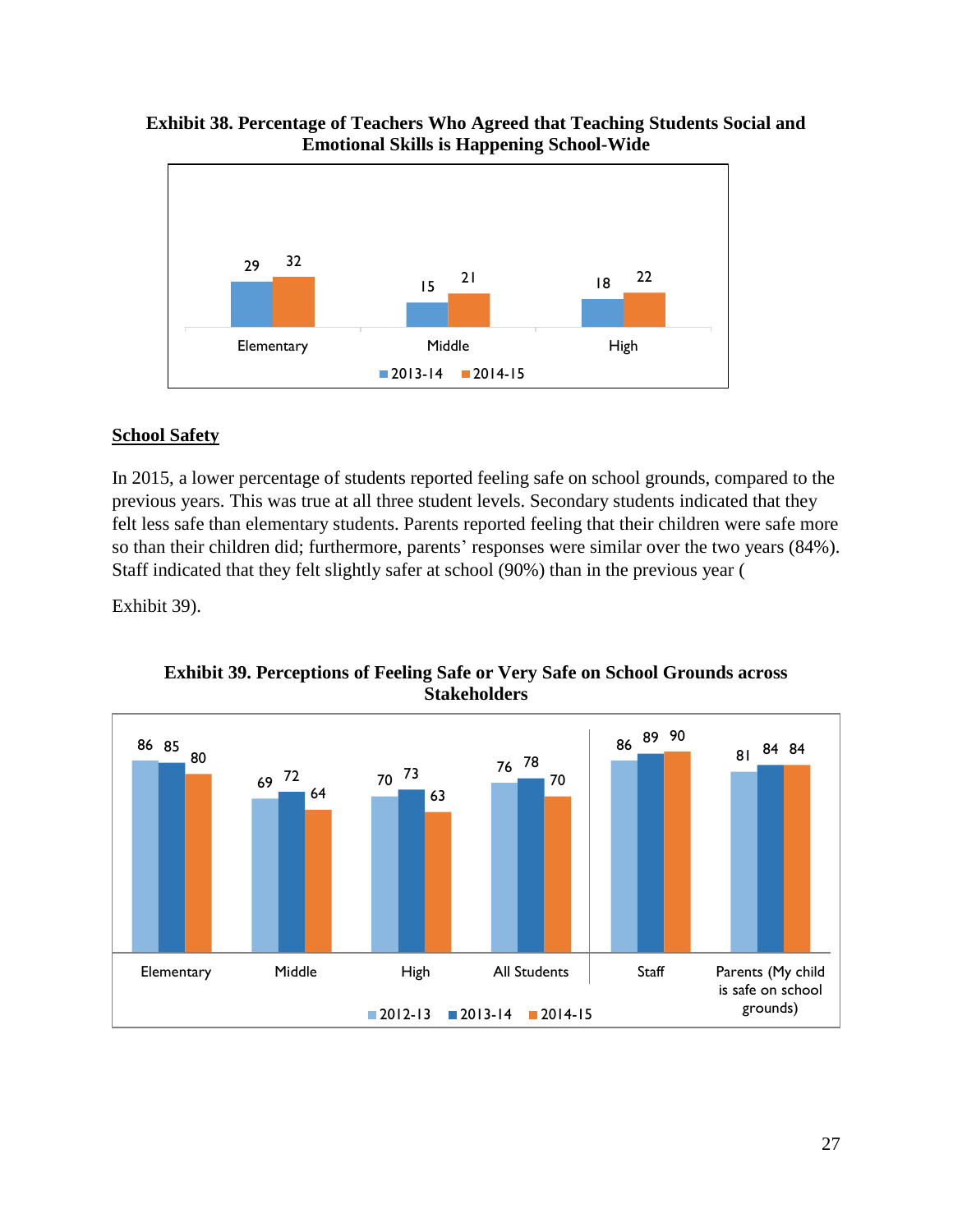## Bullying and Other Negative Behaviors

 $\overline{a}$ 

Bullying remains a major issue in all three levels of schools, although it has decreased since 2010-11 (see [Exhibit 40\)](#page-29-0). It is consistently higher in elementary school, followed by middle school, and then high school. However, the percentage of agreement among students decreased from 2010-11 to 2014-15 across all three grade levels.



<span id="page-29-0"></span>**Exhibit 40. Percentage of Students Who Agreed with: "Bullying is a problem at my school."**

This data was broken down further by subgroups, where there were some differences in responses among elementary students [\(Exhibit 41\)](#page-29-1). Socioeconomically disadvantaged elementary students were more likely to indicate that bullying is a problem at their schools than students who were not socioeconomically disadvantaged. Other subgroups did not show substantial differences in responses when compared to their peers.<sup>6</sup> By ethnicity, African-American elementary students (60%) were much more likely than White students (39%) to indicate that bullying is a problem at their schools.

<span id="page-29-1"></span>

|            |     | <b>By Subgroup</b> |            |     |                  |    | <b>By Ethnicity</b>    |    |
|------------|-----|--------------------|------------|-----|------------------|----|------------------------|----|
| <b>SED</b> | EL. | Foster             | <b>SWD</b> | All | African<br>Amer. |    | Asian   Latino   White |    |
|            |     |                    |            |     |                  |    |                        |    |
| 57         | 60  | 59                 | 52         | 54  | 60               | 44 | 56                     | 39 |

*Note: Highlighted cells indicate that students agreed at much lower rates than their grade-level peers based on an educationally meaningful effect sizes.*

<sup>6</sup> Although English learners and foster youth had slightly higher percentages of agreement than socioeconomically disadvantaged students, the calculation of effect sizes did not indicate differences that were high enough or consistent enough across students to be highlighted as educationally meaningful.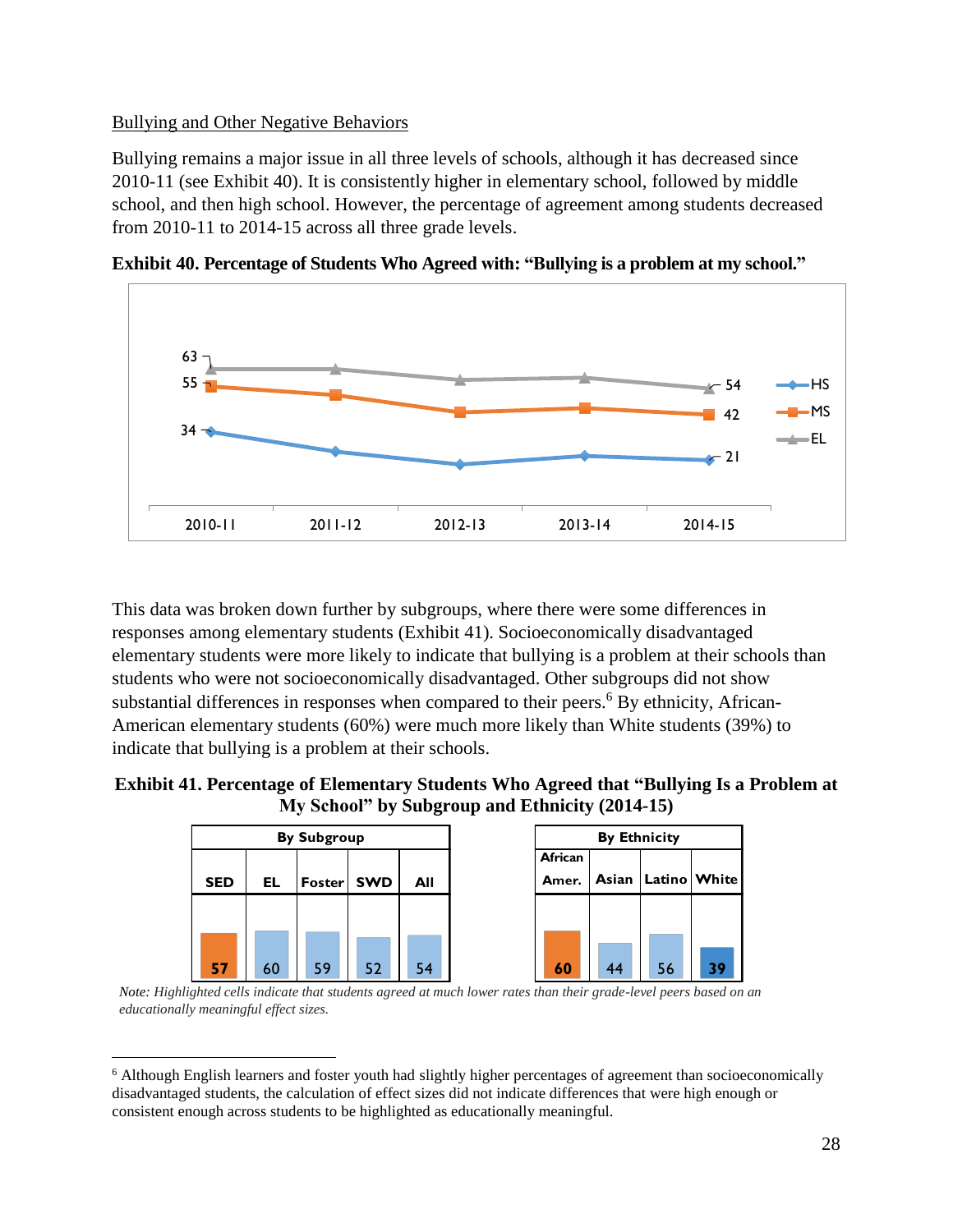Parents also indicated a reduction in bullying from 2013-14 to 2014-15. Numbers for 2013-14 differ slightly from last year as those parents who indicated "don't know" were removed from the totals for this analysis.

| <b>Exhibit 42. Percentage of Parents Who Agreed with: "My child has told me that he or she</b> |
|------------------------------------------------------------------------------------------------|
| has been bullied at school this year." (2013-14 and 2014-15)                                   |

| <b>School Year</b> | <b>Elementary</b> | <b>Middle</b> | High |
|--------------------|-------------------|---------------|------|
| $2013 - 14$        | 40%               | 37%           | 31%  |
| $2014 - 15$        | 39%               | 36%           | 31%  |

Students, parents, and staff were asked about the supports available to help with bullying at their schools [\(Exhibit 43\)](#page-30-0). Students were asked for agreement with the following statements: "I know who I could talk with at my school to report bullying," and "If I told a teacher or another adult that I was being bullied, he or she would try to help me." At all three grade levels, the rates of agreement with these statements dropped from 2013-14 to 2014-15. Even though the rates of agreement decreased, over 80% of elementary students agreed with these statements in 2014-15.

Parents were asked if they knew who to talk to if they had a question or concern about bullying and if they felt their child's school would be responsive to reports of bullying. There was an increase from last year across all three school levels on both statements. Similar to last year, parents were most likely to agree with these statements at the elementary level.

While students agreed less often than the prior year with statements about getting help with bullying, school staff agreed more often than the prior year that they received training or materials on preventing bullying, or that they address bullying that occurs in their schools. Over 90% of staff at each grade level felt that they address bullying at their schools.

<span id="page-30-0"></span>

|                                                                                                     | <b>Middle</b><br><b>Elementary</b> |             |             |             | High        |             |
|-----------------------------------------------------------------------------------------------------|------------------------------------|-------------|-------------|-------------|-------------|-------------|
|                                                                                                     | $2013 - 14$                        | $2014 - 15$ | $2013 - 14$ | $2014 - 15$ | $2013 - 14$ | $2014 - 15$ |
| <b>Students</b>                                                                                     |                                    |             |             |             |             |             |
| I know who I could talk with at my school<br>to report bullying.                                    | 86%                                | 82%         | 73%         | 66%         | 63%         | 57%         |
| If I told a teacher or other adult I was being<br>bullied, he or she would try to help me.          | 89%                                | 86%         | 76%         | 69%         | 71%         | 65%         |
| <b>Parents</b>                                                                                      |                                    |             |             |             |             |             |
| I know who to speak with at school if I had<br>a question or concern about bullying.                | 84%                                | 86%         | 81%         | 83%         | 73%         | 78%         |
| My child's school would be responsive to<br>reports of bullying.                                    | 80%                                | 82%         | 79%         | 81%         | 74%         | 77%         |
| <b>Staff</b>                                                                                        |                                    |             |             |             |             |             |
| I have received training, professional<br>developments, and/or materials on<br>preventing bullying. | 75%                                | 82%         | 74%         | 79%         | 76%         | 80%         |
| I address bullying that occurs in my school.                                                        | 88%                                | 94%         | 89%         | 92%         | 85%         | 91%         |

**Exhibit 43. Agreement with Receiving Help with Bullying (2013-14 to 2014-15)\***

*\*Numbers may differ from last year due to adjusting the response options to make them comparable.*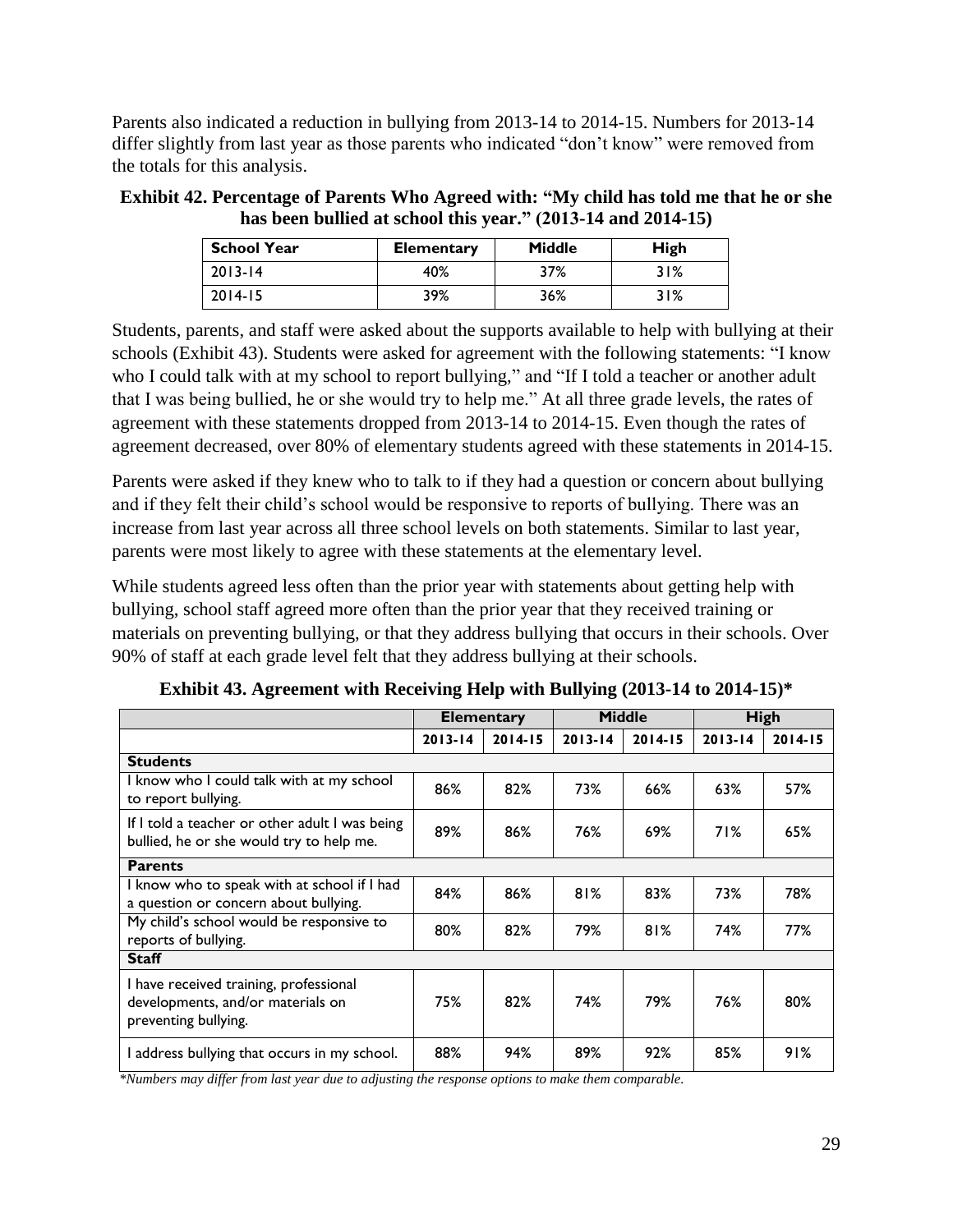While the majority of students agreed that they knew who to talk to about bullying, there were substantial differences between students with disabilities and their peers at the elementary level [\(Exhibit 44\)](#page-31-0). Students with disabilities at elementary schools were less likely than their peers to indicate that they knew who to talk to about bullying (71%) or that they would get help from an adult if they reported being bullied (77%).

## <span id="page-31-0"></span>**Exhibit 44. Percentage of Elementary Students Who Agreed on Questions about Bullying, Comparing Students with Disabilities with Their Peers (2014-15)**



*Note: The differences between subgroups represent educationally meaningful effect sizes.*

Students were asked this year about the kinds of negative activities that were occurring at their schools [\(Exhibit 45\)](#page-31-1). A third or more of the elementary students indicated that other kids hit or pushed them (34%), that they were afraid of being beaten up (37%), or that other kids spread mean rumors about them (33%). The difference between reports that bullying was a problem [\(Exhibit 41\)](#page-29-1) and incidents of bullying behaviors among elementary students suggests that students are not interpreting the two sets of questions in a similar manner.

There were many differences between subgroups on items relating to problematic behaviors. English learners felt that all of the behaviors were occurring most or all of the time. These differences among subgroups were much smaller at the middle school and high school levels.

<span id="page-31-1"></span>**Exhibit 45. Elementary Students: Subgroups Highlighted with Higher Rates of Perceived Victimization by Subgroup (2014-15)**

| <b>Reported as Occurring Two or More Times</b> | <b>SED</b> | EL | <b>Foster</b> | <b>SWD</b> | All |
|------------------------------------------------|------------|----|---------------|------------|-----|
| Other kids hit or push you?                    | 35         | 42 | 38            | 40         | 33  |
| Afraid of being beaten up?                     | 39         | 45 | 38            | 38         | 36  |
| Other kids spread mean rumors?                 | 35         | 44 | 43            | 40         | 33  |
| Other kids tease you about what you look like? | 24         | 30 | 29            | 30         | 22  |
| Other kids tease you about the way you talk?   |            | 22 | 18            | 23         |     |
| Other kids steal or damage your things?        |            | 23 | ۱9            | 24         |     |

*Note: Highlighted cells indicate that students agreed at much lower rates than their grade-level peers based on an educationally meaningful effect sizes.*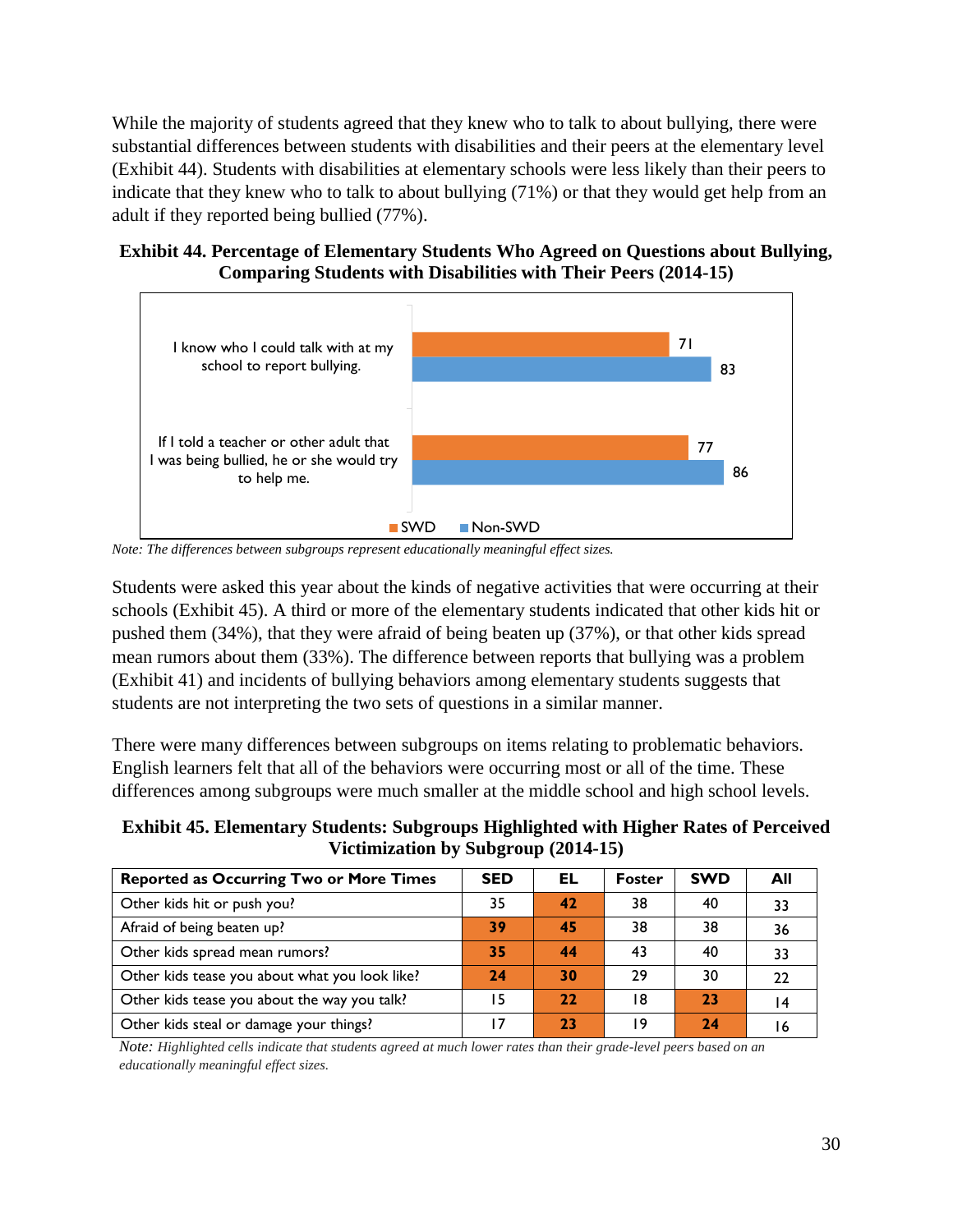There were also large differences among elementary students by ethnic groups in response to the questions about problematic behaviors at elementary schools [\(Exhibit 46\)](#page-32-0). African-American elementary students were much more likely than their White or Asian counterparts to report harassment behaviors occurring most or all of the time.

<span id="page-32-0"></span>**Exhibit 46. Elementary Students: Ethnicities Highlighted with Higher Rates of Perceived Victimization by Ethnicity (2014-15)**

| <b>Reported as Occurring Two or More Times</b> | <b>African</b><br>American | Asian | Latino | White |
|------------------------------------------------|----------------------------|-------|--------|-------|
| Other kids hit or push you?                    | $\overline{4}$             | 23    | 34     | 23    |
| Afraid of being beaten up?                     | 30                         | 29    | 39     | 24    |
| Other kids spread mean rumors?                 | 43                         | 21    | 34     | 22    |
| Other kids tease you about what you look like? | 32                         | ۱3    | 23     |       |
| Other kids tease you about the way you talk?   | 19                         |       |        |       |
| Other kids steal or damage your things?        | 71                         | ۱۵    |        |       |

*Note: Highlighted cells indicate that students agreed at much lower rates than their grade-level peers based on an educationally meaningful effect sizes.*

Middle school students reported more problems than high school students in all areas [\(Exhibit](#page-32-1)  [47\)](#page-32-1). Being pushed or otherwise physically attacked was the highest for middle school (25%) whereas being afraid of being beaten up was the lowest (12%). For high school, having had sexual jokes, comments, or gestures made towards the student (18%) was the highest. Being afraid of being beaten up was also the lowest for high school (7%).

<span id="page-32-1"></span>**Exhibit 47. Secondary Students Who Reported Perceived Victimization (2014-15)**

| <b>Reported as Occurring Two or More Times</b>                                         | <b>Middle</b> | High |
|----------------------------------------------------------------------------------------|---------------|------|
| Been pushed, shoved, slapped, hit or kicked by someone who wasn't just kidding around? | 26%           | 11%  |
| Been afraid of being beaten up?                                                        | 12%           | 6%   |
| Had mean rumors or lies spread about you?                                              | 24%           | 15%  |
| Had sexual jokes, comments, or gestures made to you?                                   | 21%           | 17%  |
| Been made fun of because of your looks or the way you talk?                            | 24%           | 17%  |
| Had your property stolen or deliberately damaged, such as your car, clothes, or books? | 14%           | 9%   |

At the middle school level, students with disabilities were more likely than their peers to be afraid of being beaten up [\(Exhibit 48\)](#page-32-2). At the high school level, English learners and students with disabilities were more likely to report being afraid of being beaten up than their grade-level peers. By ethnicity, students answered similarly across groups.

<span id="page-32-2"></span>**Exhibit 48. Percentage of Secondary Students Who Reported Being "Afraid of Being Beaten Up" Two or More Times by Subgroup and Ethnicity (2014-15)**

| <b>By Subgroup</b>          | <b>SED</b> | EL | <b>Foster</b> | <b>SWD</b> | All |
|-----------------------------|------------|----|---------------|------------|-----|
| Middle School Students      |            |    |               | 18         |     |
| <b>High School Students</b> |            |    |               |            |     |

*Note: Highlighted cells indicate that students agreed at much lower rates than their grade-level peers based on an educationally meaningful effect sizes.*